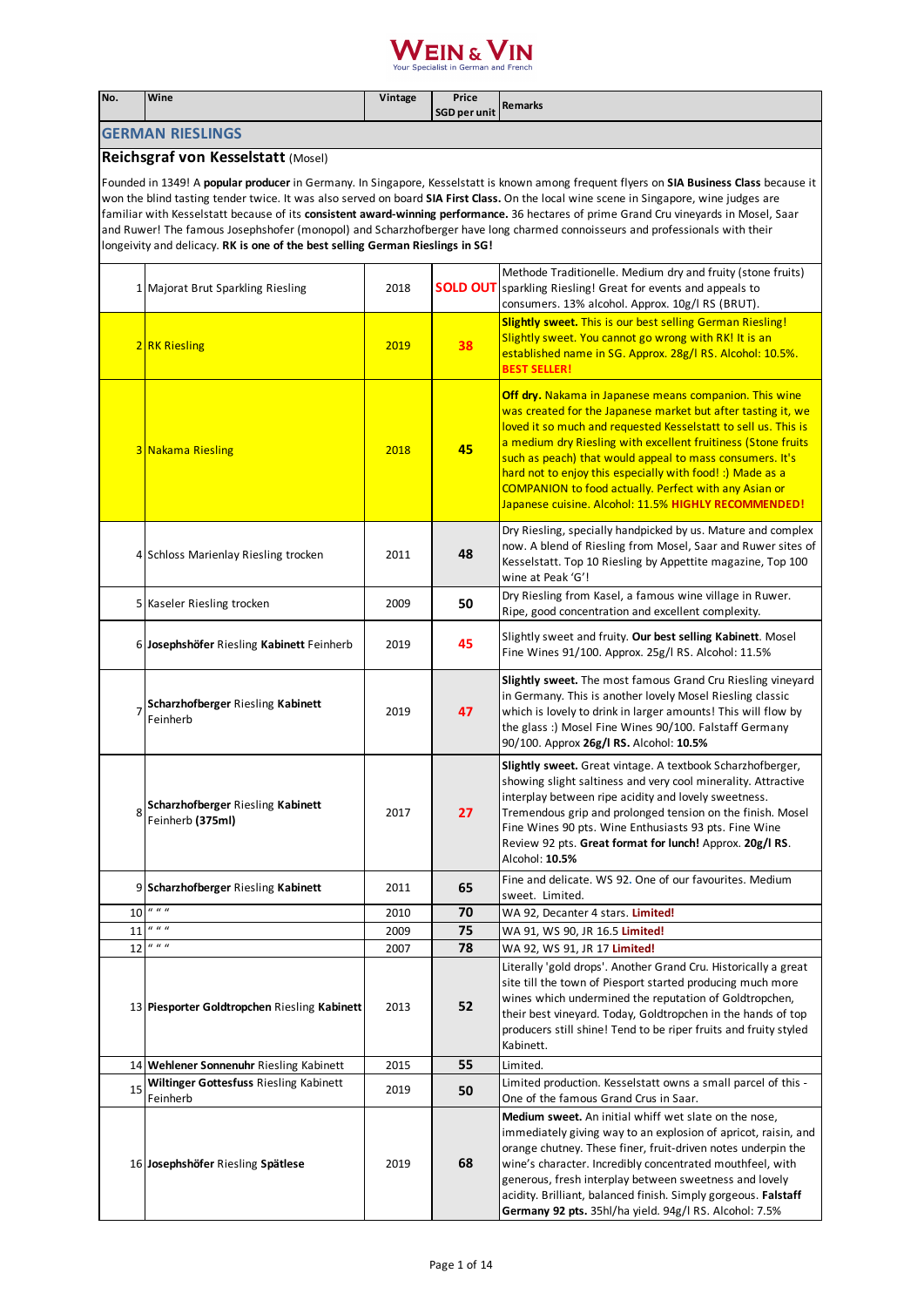

| No. | Wine                                                     | Vintage | Price<br><b>SGD per unit</b> | Remarks                                                                                                                                                                                                                                                                                                                                                                                                                                                                                             |
|-----|----------------------------------------------------------|---------|------------------------------|-----------------------------------------------------------------------------------------------------------------------------------------------------------------------------------------------------------------------------------------------------------------------------------------------------------------------------------------------------------------------------------------------------------------------------------------------------------------------------------------------------|
| 17  | 0.000                                                    | 2016    | 72                           | Mosel Fine Wines 94, The Fine Wine Review 91,<br>JamesSuckling.com 90, JR - 16.5/20, WA 92.                                                                                                                                                                                                                                                                                                                                                                                                         |
|     | 18 Scharzhofberger Riesling Spätlese                     | 2019    | 70                           | Medium sweet. Wonderful complexity on the palate, with a<br>lovely interplay of deep, salty minerality and dancing acidity<br>filling the mouth. Velvety, silky elegance as well as<br>tremendous length. Mosel Fine Wines 92/100. 69g/l RS.<br>Alcohol: 8.5%                                                                                                                                                                                                                                       |
| 19  | Scharzhofberger Riesling Spätlese<br>(375ml)             | 2014    | 36                           | 375ml format! So useful for lunch and couples! Really pure<br>and focus Spatlese. So typical of Scharzhof! We love the 2014<br>vintage - a classic expression of high acid and good purity<br>German Riesling.                                                                                                                                                                                                                                                                                      |
|     | 20 Scharzhofberger Riesling Spätlese<br>0, 0, 0          | 2009    | 85                           |                                                                                                                                                                                                                                                                                                                                                                                                                                                                                                     |
| 21  |                                                          | 2007    | 90                           |                                                                                                                                                                                                                                                                                                                                                                                                                                                                                                     |
| 22  | Wehlener Sonnenuhr Riesling Spätlese<br>(Auktion)        | 2019    | 93                           | Auktion Spätlese by Kesselstatt. One of the top Grand Crus in<br>the middle Mosel. Limited to 3 per customer.                                                                                                                                                                                                                                                                                                                                                                                       |
|     | 23 Josephshöfer Riesling Auslese #9                      | 2011    | 93                           | If you need an Auslese, look no further! Great value! From<br>the monopole Grand Cru vineyard of Kesselstatt.                                                                                                                                                                                                                                                                                                                                                                                       |
| 24  | Josephshöfer Riesling Auslese GK #6<br>(375ml)           | 2015    | 65                           | Fuder no. 6. Small production of this Auslese Gold Capsule<br>(GK). Much more intense than regular Auslese and has some<br>botrytis. Half bottle format useful as dessert wine for 4 to 5<br>pax. Full bottle (750ml - limited) available at SGD 115.                                                                                                                                                                                                                                               |
| 25  | Josephshöfer Riesling Auslese GK #6<br>(375ml)           | 2010    | 70                           | Very limited.                                                                                                                                                                                                                                                                                                                                                                                                                                                                                       |
|     | 26 Scharzhofberger Riesling Auslese GK #10               | 2019    | 120                          |                                                                                                                                                                                                                                                                                                                                                                                                                                                                                                     |
| 27  | Scharzhofberger Riesling Auslese GK #10<br>(375ml)       | 2009    | 85                           | WS 94, JR 18/20.                                                                                                                                                                                                                                                                                                                                                                                                                                                                                    |
| 28  | Bernkasteler Doctor Riesling Auslese<br>LGK 2006 (375ml) | 2006    | 85                           | Very limited. Max. 6 halves per customer.                                                                                                                                                                                                                                                                                                                                                                                                                                                           |
| 29  | $\frac{1}{100}$ (375ml)                                  | 2003    | 95                           | Very limited.                                                                                                                                                                                                                                                                                                                                                                                                                                                                                       |
|     | 30 Bernkasteler Doctor Riesling Auslese                  | 1990    | 200                          | Very limited. Max. 2 per customer.                                                                                                                                                                                                                                                                                                                                                                                                                                                                  |
|     | 31 Scharzhofberger Riesling BA (375ml)                   | 1989    | 168                          | Served at the 3-stars Fat Duck. - Silver, Peak 'G' Best Sweet.                                                                                                                                                                                                                                                                                                                                                                                                                                      |
|     | <b>Kesselstatt's GGs (Dry Rieslings, Grand Cru)</b>      |         |                              |                                                                                                                                                                                                                                                                                                                                                                                                                                                                                                     |
|     | 32 Josephshöfer Riesling GG                              | 2018    | 85                           | Ripe fruit notes reminiscent of orange zest, peach and<br>apricot, rounded off with notable minerality on the finish.<br>Quite intensel and medium + bodied, yet good degree of<br>finesse. Medium+ finish Pure pleasure with each sip. Alc:<br>13%. Mosel Fine Wines 91/100                                                                                                                                                                                                                        |
| 33  | 0.000                                                    | 2016    | 90                           | Alc: 12%. Limited. WS 93/100, Fine Wine Review 92+, Mosel<br>Fine Wines 91+, Decanter 92.                                                                                                                                                                                                                                                                                                                                                                                                           |
|     | 34 Scharzhofberger Riesling GG                           | 2018    | 88                           | This Riesling has a fine vein of flint and gooseberry as well as<br>a delicate mouthfeel and that very typical fine saline note<br>that many Scharzhofberger share. Good ripeness - stone<br>fruits and citrus. Minerality wonderfully integrated into the<br>ensemble. Tension right through to the last drop. Alc: 13.5%.<br>Echelmann 91/100.                                                                                                                                                    |
| 35  | $11 - 11 - 11$                                           | 2016    | 92                           | An aristocrat among wines. Spicy and invigorating, with a<br>wonderful nose of flint, lime blossom, gooseberry and wet<br>slate. This Scharzhofberger is very refined, typical salty<br>minerality that will become even more distinctive with age,<br>combining elegance with suppleness. This noble wine<br>originates from ungrafted vines aged up to 80 years old,<br>situated in the heart of the Scharzhofberg. Alc: 12%. Wine<br>Enthusiast 93/100. Fine Wine Review 92+, James Suckling 91. |
|     | 36 Nies' chen Riesling GG                                | 2016    | 85                           | The is an elegant GG. Delicate fruity and floral aromas of<br>blackcurrant, vanilla, ripe melon and elderflower. A<br>fascinating structure emerges on the palate - at once both<br>delicate and expressive, with that classic Ruwer note of<br>exquisite minerality lending the wine a long finish. Nies'Chen<br>is one of the top Ruwer Grand Crus. Mosel Fine Wines 92,<br>Fine Wine Review 92, Wine Enthusiast 94/100.                                                                          |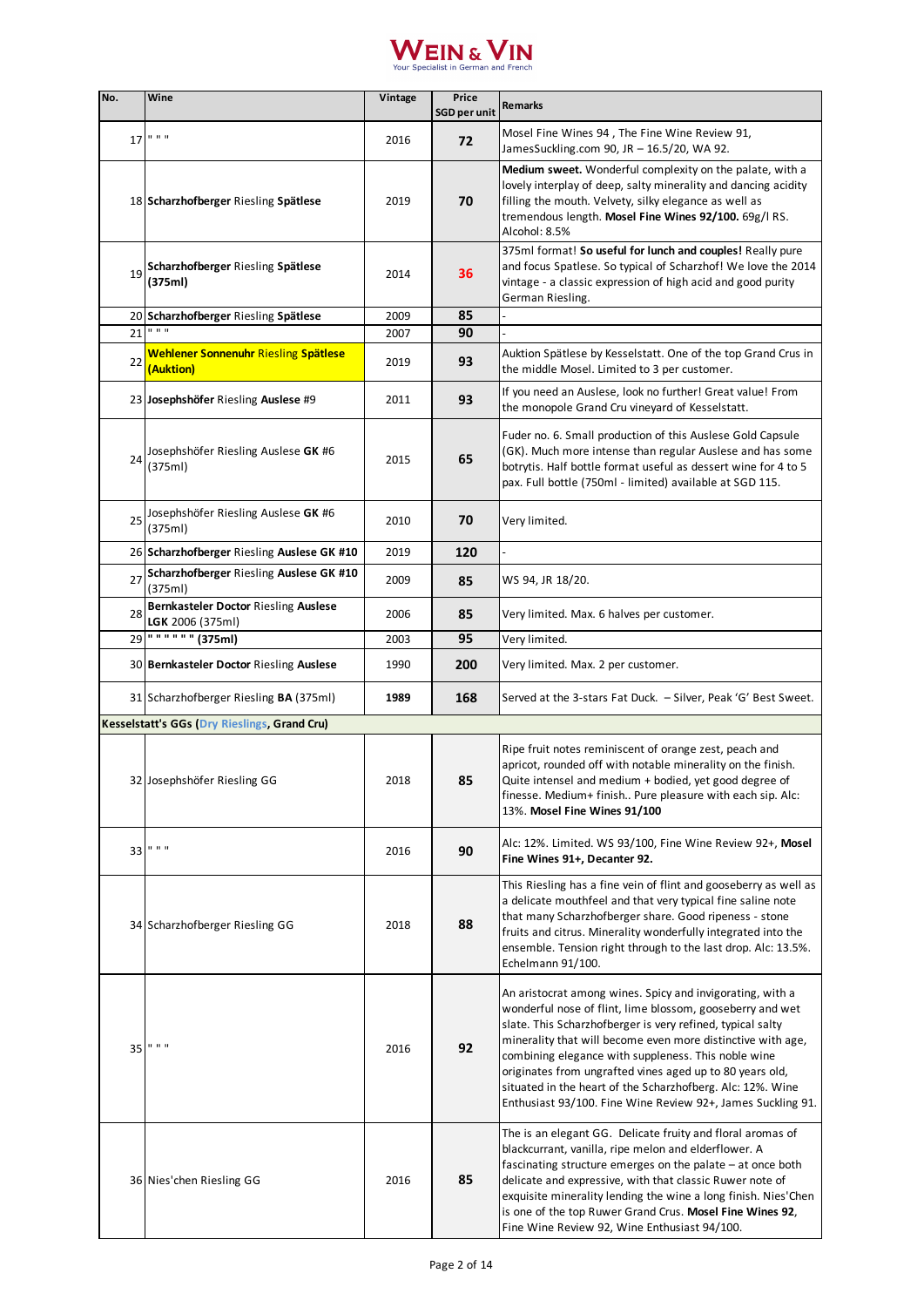

| No. | Wine                                   | Vintage | Price<br><b>SGD per unit</b> | <b>Remarks</b>                                                                                                                                                                                                                                                                              |
|-----|----------------------------------------|---------|------------------------------|---------------------------------------------------------------------------------------------------------------------------------------------------------------------------------------------------------------------------------------------------------------------------------------------|
|     | 37 Piesporter Goldtropchen Riesling GG | 2018    | 80                           | A floral entry on the note, quickly replaced by yellow-fruit<br>notes of apricot, nectarine and peach. Intense ripe fruits<br>linger quite long on the palate, coating the mouth. This<br>Riesling has complex fruits and some minerally. A gorgeous<br>food wine. Mosel Fine Wines 90/100. |
| 38  | .                                      | 2012    | 90                           | Very enjoyable and good balance of fruit and dryness. Great<br>complexity. Highly recommended dry German Grand Cru with<br>some bottle age.                                                                                                                                                 |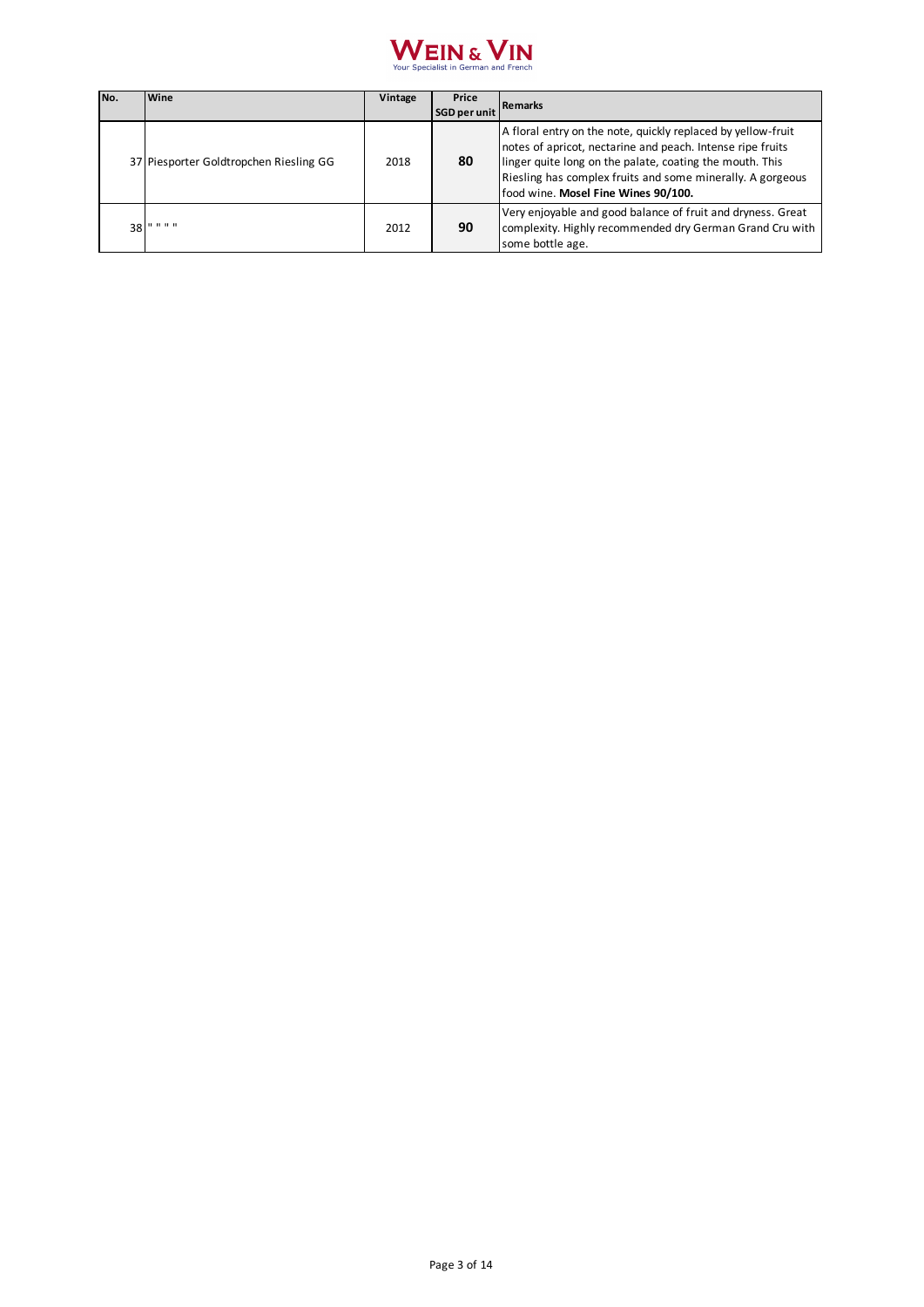| No. | Wine                                                                                                        | Vintage   | Price<br><b>SGD per unit</b> | Remarks                                                                                                                                                                                                                                                                                                                                                                                                                                                                 |  |  |
|-----|-------------------------------------------------------------------------------------------------------------|-----------|------------------------------|-------------------------------------------------------------------------------------------------------------------------------------------------------------------------------------------------------------------------------------------------------------------------------------------------------------------------------------------------------------------------------------------------------------------------------------------------------------------------|--|--|
|     | Dönnhoff (Nahe)                                                                                             |           |                              |                                                                                                                                                                                                                                                                                                                                                                                                                                                                         |  |  |
|     | Rieslings sold in Germany are dry?! Must try. Excellent with most entrees and also with our local cuisines. |           |                              | Highly sought after and certainly one of the best dry German Riesling producers. 'These are some of the most justifiably fashionable and<br>hardest-to-find Rieslings in the wine world and worth all the effort that it takes to latch on to a few bottles.' The World's Greatest Wine<br>Estates by Robert Parker. We fell in love with their dry Rieslings when we visited them in 2009. Did you know that over 90% of the                                           |  |  |
|     | 1 Riesling trocken                                                                                          | 2018/19   | 45                           | Refreshing, crisp and clean dry Riesling. Won several local awards!<br>We have always believed that a great producer must make great<br>entry level wines! This is one!                                                                                                                                                                                                                                                                                                 |  |  |
|     | 2 Tonschiefer Riesling trocken                                                                              | 2020      | 60                           | Actually a single vineyard dry Riesling from Oberhauser Listenberg.<br>Quite a big step up in terms of ripeness and concentration.<br>Tonschiefer refers to broken slate.                                                                                                                                                                                                                                                                                               |  |  |
|     | 3 Roxheimer Hollenpfad Riesling trocken                                                                     | 2019      | 70                           | New vineyard acquired by Donnhoff a few years ago. 2012 vintage<br>was quickly sold out. This is 1er Cru equivalent (one step below GG)<br>if you will. Highly recommended. It's a stunning wine at this price.<br>Hollenpfad literally means 'path to Hell!' because of the expression<br>used by the harvest people who find the work up the steep red<br>sandstone vineyard very hard. Delicate aroma yet intense. Elegance<br>written all over2017 vintage at \$60. |  |  |
| 4   | Roxheimer Hollenpfad Riesling trocken<br>(375ml)                                                            | 2016      | 36                           | Lovely half bottle format for lunch and to introduce<br>customers/friends who are new to German dry Riesling.                                                                                                                                                                                                                                                                                                                                                           |  |  |
|     | 5 Hollenpfad im Muhlenberg Riesling GG                                                                      | 2020      | 88                           | JS98 and WA94. This is a Grand Cru vineyard of Hollenpfad where<br>old vines are grown. More intense minerality from red sandstone.<br>As mentioned, above, Hollenpfad is a newly acquired vineyard. It is<br>really good, if not they wouldn't buy!                                                                                                                                                                                                                    |  |  |
|     | 6   Felsenberg Riesling GG                                                                                  | 2019/2020 | 88                           | Volcanic soil. A stand out mineral wine when tasted along side the<br>other Donnhoff GGs. We likeHighly recommended!! JS 97/100,<br>WA93, JR 18.5/20, Vinous 93.                                                                                                                                                                                                                                                                                                        |  |  |
|     | $7$ " " "                                                                                                   | 2018      | 90                           | A stand out mineral wine when tasted along side the other<br>Donnhoff GGs. We like Highly recommended!! JS 97/100, WA 93,<br>JR 18.5/20, Vinous 93.                                                                                                                                                                                                                                                                                                                     |  |  |
| 8   | 0.0.0                                                                                                       | 2017      | 92                           | Falstaff 94, Decanter 94. Great vintage.                                                                                                                                                                                                                                                                                                                                                                                                                                |  |  |
|     | 9 Dellchen Riesling GG                                                                                      | 2020      | 92                           | Floral, ripe citrus, superb concentration and balanced acidity and<br>minerality. JS 100, WA96.                                                                                                                                                                                                                                                                                                                                                                         |  |  |
| 10  | 11.11.11                                                                                                    | 2018      | 95                           | JS 99/100. Lovely balance of fruit and minerality. We think<br>Donnhoff have nailed the harvest time of Dellchen in the last few<br>vintages. Making it finer with better minerality and not too fruity.                                                                                                                                                                                                                                                                |  |  |
|     | 11 Hermannshöhle Riesling GG                                                                                | 2020      | 100                          | Donnhoff's flagship dry Grand Cru Riesling. Rated JS 99 and WA97.<br>Very famous in Germany and also worldwide after winning the<br>Riesling Cup Best Dry Riesling with his 2014 vintage that makes him<br>the only 4 times winner!!! Limited. Max. 6 per customer.                                                                                                                                                                                                     |  |  |
| 12  | 0.0.0                                                                                                       | 2015      | 110                          | Extremely limited!                                                                                                                                                                                                                                                                                                                                                                                                                                                      |  |  |
|     | $13$ " " "                                                                                                  | 2011      | 120                          | Best Dry Riesling of Germany 2013 - Feinschmecker Riesling Cup.<br>Very limited.                                                                                                                                                                                                                                                                                                                                                                                        |  |  |
| 14  | 0.0.0                                                                                                       | 2010      | 160                          | Best Dry Riesling of Germany 2012 - Feinschmecker Riesling Cup.<br>Very limited.                                                                                                                                                                                                                                                                                                                                                                                        |  |  |
| 15  | 0.0.0                                                                                                       | 2009      | 160                          | Best Dry Riesling of Germany 2011-Feinschmecker Riesling Cup.                                                                                                                                                                                                                                                                                                                                                                                                           |  |  |
|     | 16 Weissburgunder 'S'                                                                                       | 2019      | 70                           | Pinot Blanc from Donnhoff! We had to coerce them to sell to us!                                                                                                                                                                                                                                                                                                                                                                                                         |  |  |
| 17  | $\mathbf{u}$                                                                                                | 2018      | 73                           |                                                                                                                                                                                                                                                                                                                                                                                                                                                                         |  |  |
|     | 18 Pinot Brut Sekt                                                                                          | 2014      | 70                           | Methode Traditionelle. 100% Pinot Noir! Aged over 50 months on<br>lees! Less than 3,000 bottles made! Made for family and friends as<br>well as good restaurants in Germany,.                                                                                                                                                                                                                                                                                           |  |  |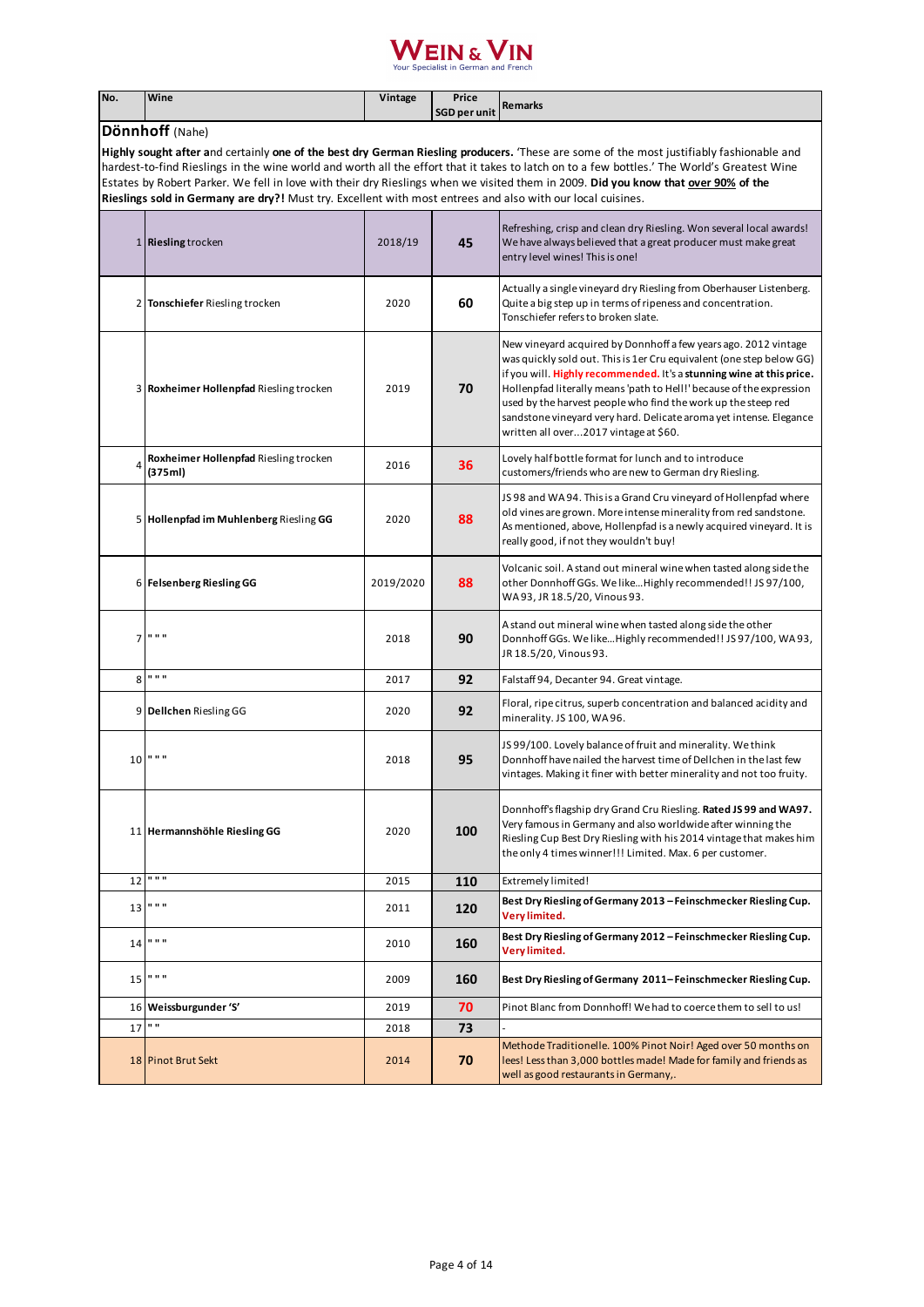| No.                                                                                                                                                                                                                                                                                                                                                                                                                                                                                                                                                                                                                                                                                                                                                                                                                                                                                                                                                      | Wine                                                           | Vintage | Price<br><b>SGD per unit</b> | <b>Remarks</b>                                                                                                                                                                                                                                                                              |  |  |
|----------------------------------------------------------------------------------------------------------------------------------------------------------------------------------------------------------------------------------------------------------------------------------------------------------------------------------------------------------------------------------------------------------------------------------------------------------------------------------------------------------------------------------------------------------------------------------------------------------------------------------------------------------------------------------------------------------------------------------------------------------------------------------------------------------------------------------------------------------------------------------------------------------------------------------------------------------|----------------------------------------------------------------|---------|------------------------------|---------------------------------------------------------------------------------------------------------------------------------------------------------------------------------------------------------------------------------------------------------------------------------------------|--|--|
|                                                                                                                                                                                                                                                                                                                                                                                                                                                                                                                                                                                                                                                                                                                                                                                                                                                                                                                                                          | <b>Van Volxem</b> (Saar) - organic viticulture (not certified) |         |                              |                                                                                                                                                                                                                                                                                             |  |  |
| Purchased in 1999 by the scion of one of the wealthiest family in Germany - the Bitburger beer family who also owns Gerolsteiner mineral<br>water. Roman Niewodniczanski aims to revive the reputation of German Riesling as the most expensive and sought after wines in the<br>world like they did in pre World War I. Dry to Medium dry styled Riesling - the way German Rieslings used to be in the 19th century and<br>early 20th century. The best of everything and most importantly lots of human efforts are employed here to pursue this aim. In a little over<br>10 years, Roman has made Van Volxem wines highly sought after in Germany (his wines sell out very fast!) and has expanded from 15<br>hectares to now over 60 hectares - one of the largest private vineyard owners in the Mosel. We love the 'basic' Saar Riesling and the superb<br>value Alte Reben. Almost all his wines are dry. Don't miss out the Scharzhofberger too! |                                                                |         |                              |                                                                                                                                                                                                                                                                                             |  |  |
| No.                                                                                                                                                                                                                                                                                                                                                                                                                                                                                                                                                                                                                                                                                                                                                                                                                                                                                                                                                      | Wine                                                           | Vintage | <b>SGD per unit Remarks</b>  |                                                                                                                                                                                                                                                                                             |  |  |
|                                                                                                                                                                                                                                                                                                                                                                                                                                                                                                                                                                                                                                                                                                                                                                                                                                                                                                                                                          | 1 Saar Riesling                                                | 2016    | 43                           | Super quality estate Riesling! Off dry. Medium bodied and ripe. Past<br>vintages won Peak 'G' Top 100.                                                                                                                                                                                      |  |  |
| $\overline{2}$                                                                                                                                                                                                                                                                                                                                                                                                                                                                                                                                                                                                                                                                                                                                                                                                                                                                                                                                           | $\mathbf{u}$                                                   | 2011    | 48                           | Complex and drinking beautifully now! Great vintage - excellent<br>ripeness.                                                                                                                                                                                                                |  |  |
|                                                                                                                                                                                                                                                                                                                                                                                                                                                                                                                                                                                                                                                                                                                                                                                                                                                                                                                                                          | 3 Alten Reben Riesling                                         | 2015    | 70                           | Great vintage. Ripeness and minerality combo.                                                                                                                                                                                                                                               |  |  |
| 4                                                                                                                                                                                                                                                                                                                                                                                                                                                                                                                                                                                                                                                                                                                                                                                                                                                                                                                                                        | 0.0.0                                                          | 2014    | 72                           | Classic vintage - good purity. Don't miss this.                                                                                                                                                                                                                                             |  |  |
| 5                                                                                                                                                                                                                                                                                                                                                                                                                                                                                                                                                                                                                                                                                                                                                                                                                                                                                                                                                        | 0.0.0                                                          | 2013    | 74                           | Good complexity and lovely now.                                                                                                                                                                                                                                                             |  |  |
| 6                                                                                                                                                                                                                                                                                                                                                                                                                                                                                                                                                                                                                                                                                                                                                                                                                                                                                                                                                        | 0.0.0                                                          | 2012    |                              | Peak 'G' WHITE WINE OF THE YEAR 2014! SOLD OUT!                                                                                                                                                                                                                                             |  |  |
|                                                                                                                                                                                                                                                                                                                                                                                                                                                                                                                                                                                                                                                                                                                                                                                                                                                                                                                                                          | 7 Goldberg Riesling                                            | 2009    | 90                           | Goldberg is a warmer of the Grand Cru sites in the Saar valley. Won<br>Tower Club <b>Amex GOLD!</b>                                                                                                                                                                                         |  |  |
|                                                                                                                                                                                                                                                                                                                                                                                                                                                                                                                                                                                                                                                                                                                                                                                                                                                                                                                                                          | 8 Volz Riesling                                                | 2016    | 90                           | Under the radar Grand Cru vineyard which we spotted because it is<br>superb! Historically it was a single vineyard before 1971. After that<br>it became part of Wiltinger Braunfel. Volz is a parcel that is<br>adjacent to Scharzhofberger! Combo of fruit and minerality. Rated<br>WA 95. |  |  |
| 9                                                                                                                                                                                                                                                                                                                                                                                                                                                                                                                                                                                                                                                                                                                                                                                                                                                                                                                                                        |                                                                | 2015    | 92                           |                                                                                                                                                                                                                                                                                             |  |  |
| 10                                                                                                                                                                                                                                                                                                                                                                                                                                                                                                                                                                                                                                                                                                                                                                                                                                                                                                                                                       |                                                                | 2014    | 94                           | Falstaff 93. Cellar tracker 90/100.                                                                                                                                                                                                                                                         |  |  |
|                                                                                                                                                                                                                                                                                                                                                                                                                                                                                                                                                                                                                                                                                                                                                                                                                                                                                                                                                          | 11 Scharzhofberger Riesling                                    | 2016    | 90                           | <b>THE</b> most famous Grand Cru Riesling vineyard in Germany. In our<br>opinion, 2016 vintage is more classic and has better acidity than<br>the much raved 2015 great vintage. A vintage that we like better<br>just like 2014. Falstaff 93/100.                                          |  |  |
| 12                                                                                                                                                                                                                                                                                                                                                                                                                                                                                                                                                                                                                                                                                                                                                                                                                                                                                                                                                       | $\mathbf{u}$ .                                                 | 2015    | 92                           | Great vintage. Falstaff 95/100.                                                                                                                                                                                                                                                             |  |  |
| 13                                                                                                                                                                                                                                                                                                                                                                                                                                                                                                                                                                                                                                                                                                                                                                                                                                                                                                                                                       | $\mathbf{u}$                                                   | 2014    | 95                           | WA94. Germany's top Grand Cru vineyard! Must try!                                                                                                                                                                                                                                           |  |  |
|                                                                                                                                                                                                                                                                                                                                                                                                                                                                                                                                                                                                                                                                                                                                                                                                                                                                                                                                                          | 14 Scharzhofberger 'P' Riesling                                | 2015    | 118                          | A parcel within Scharzhofberger. This parcel was known over 200<br>years ago as the best site of Scharzhofberger based on old Mosel<br>wine map. 'P' stands for PERGENTSKNOPP. Rated WA 96/100                                                                                              |  |  |
|                                                                                                                                                                                                                                                                                                                                                                                                                                                                                                                                                                                                                                                                                                                                                                                                                                                                                                                                                          | 15 Scharzhofberger 'P' Riesling                                | 2014    | 120                          |                                                                                                                                                                                                                                                                                             |  |  |
|                                                                                                                                                                                                                                                                                                                                                                                                                                                                                                                                                                                                                                                                                                                                                                                                                                                                                                                                                          | 16 Gottessfuss Riesling Alte Reben                             | 2016    | 130                          | 120 years old ungrafted old vines. Super steep. Red slates (contains<br>iron)                                                                                                                                                                                                               |  |  |
|                                                                                                                                                                                                                                                                                                                                                                                                                                                                                                                                                                                                                                                                                                                                                                                                                                                                                                                                                          | 17 Gottessfuss Riesling Alte Reben                             | 2015    | 132                          | Great intensity, lovely texture and majestic so to speak. Really long.<br>Great vintage.                                                                                                                                                                                                    |  |  |
|                                                                                                                                                                                                                                                                                                                                                                                                                                                                                                                                                                                                                                                                                                                                                                                                                                                                                                                                                          | 18 Altenberg Alte Reben Riesling                               | 2016    | 130                          | Van Volxem's flagship vineyard. Old vines of up to 90 yrs. 2011 won<br>Peak 'G' Top 100 wines again! How consistent!                                                                                                                                                                        |  |  |
| 19                                                                                                                                                                                                                                                                                                                                                                                                                                                                                                                                                                                                                                                                                                                                                                                                                                                                                                                                                       | 0.0.0.0                                                        | 2015    | 132                          |                                                                                                                                                                                                                                                                                             |  |  |
| 20                                                                                                                                                                                                                                                                                                                                                                                                                                                                                                                                                                                                                                                                                                                                                                                                                                                                                                                                                       | $\boldsymbol{u}$ $\boldsymbol{u}$ $\boldsymbol{u}$             | 2014    | 134                          |                                                                                                                                                                                                                                                                                             |  |  |
| 21                                                                                                                                                                                                                                                                                                                                                                                                                                                                                                                                                                                                                                                                                                                                                                                                                                                                                                                                                       | u u u u                                                        | 2009    | 150                          | WA93. Superb complexity. Highly recommended.                                                                                                                                                                                                                                                |  |  |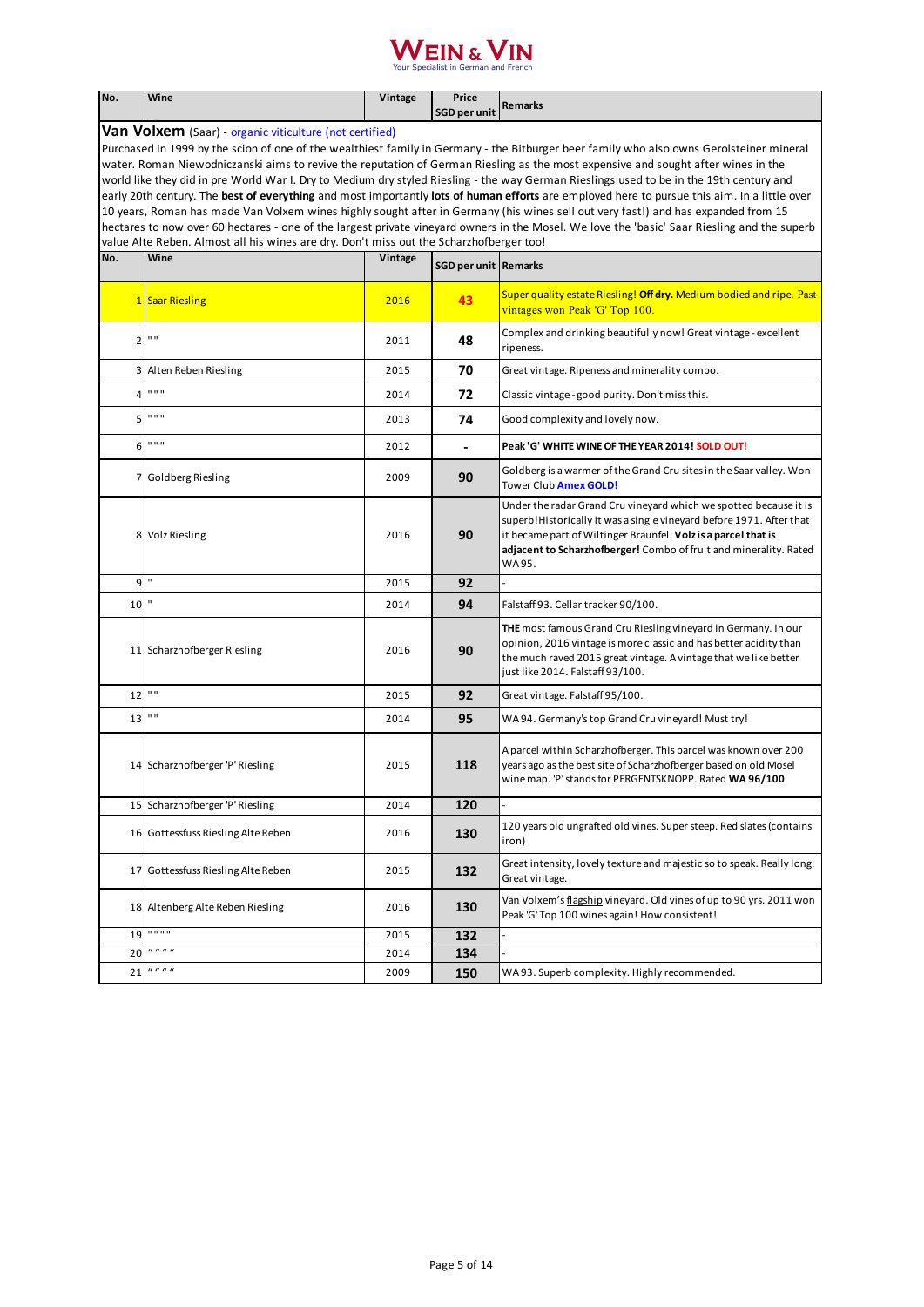#### $\overline{\phantom{a}}$  IN  $\overline{\phantom{a}}$

**No. Wine Vintage Price SGD per unit Remarks Zilliken** (Saar) 1 **Butterfly** Riesling 2019 **45 Medium dry - approx 18g/l RS.** 11% abv. Zilliken's best selling Riesling. Yes, even this basic wine comes from declassified Grand Cru vineyards! So fresh and pure. **Must try!** The name Butterfly comes from this wine being **light weighted, elagant and bright stone fruits** - like a butterfly. Won **GOLD** at UOB-Tower Club Wine Awards 2016. 2 **Riesling** 2019 **45** Traditional slightly sweet styled. 3 **Rausch** Riesling **Kabinett** 2019 **55** 2019 was a great vintage. Rated JS 95/100. Mosel Fine Wines 95/100. WA 92+. An excellent Kabinett. So precise and pure. Fresh white peach, ripe lime and lemon. We adore this. 2014 vintage won **GOLD** at UOB-Tower Club Wine Awards 2016. It also won Best Riesling Kabinett of 2015 vintage by Gault Millau! 4 " " " 2017 **57** - 5<sup>""</sup> 2008 **75** Very limited. Max. 2 per customer. <sup>6</sup> " " " (magnum 1500ml) <sup>2018</sup> **130** Rare magnum format. This tall bottle will certainly look very classy if you are holding a special dinner. Very limited! 7 " " " (magnum 1500ml) 2017 **135** Very limited. 8<sup>"""</sup> (magnum 1500ml) <sup>2015</sup> 140 Extremely limited! Max. 2 per customer. 9 **Rausch** Riesling **Spatlese** 2019 **75** Mosel Fine Wines 95/100. If you haven't tried any Zilliken Riesling before, perhaps we should let you know that Zilliken has pretty good following among connoisseurs who buy every vintage. We can understand why because like them, vintage over vintage, they never every disappointed us. The only issue we have is not being able to get enough quantities! If you love sweet wines or medium sweet wines, you must try Zilliken. Their trademark purity and precision runs across the pradikats level. " " " 2017 **78** MFW 93, WA 95-96, JS 95. 10 **80** Rated Gault & Millau 97/100, Mosel Fine Wines 93/100, Falstaff 93 and Vivinum 93/100. 11 " " " 2015 **85** Mosel Fine Wines 94, JR 17.5/20, John Gilman 94. 12 " " " 2003 **115** This is an amazing! The cooler Saarburg weather (compared to middle Mosel) managed to make perfectly balanced acid to manage the ripeness. Serious wine. Max. 2 per customer. <sup>13</sup> Rausch Riesling **Spatlese (Auktion)** <sup>2017</sup> **150** Only the estate's best wines are shown at the annual VDP wine auction in Trier. Extremely limited! Max. 2 per customer. 14 " " " " 2016 **153** Extremely limited! Max. 2 per customer. 15  $\blacksquare$ <sup>11</sup> 2015 **158** Extremely limited! Max. 2 per customer. 16  $\frac{1}{100}$  **165** Extremely limited! Max. 2 per customer. <sup>17</sup> Rausch Riesling Spatlese (Auktion) - **magnum 1500ml** <sup>2018</sup> **300** Extremely rare magnum Auktion Spatlese. 18 " " " " " " 2017 **310** Extremely rare magnum Auktion Spatlese. 19 **Rausch** Riesling **Auslese** 2019 **95** The bouquet is reminiscent of grapefruit, pineapple and orange blossom. On the palate, it is dense, tropical fruit domainated and creamy. Excellent complexity which is balanced by a lively, weightless finish. The wine's ripe acidity presents itself as invigorating and fresh in order to achieve a radiant brilliance. This Auslese is already enjoyable at a young age but shows its full potential with more maturity (10+ years). 20 " " " 2017 **98** MFW 94, JG 94, WA 96-97, JS95 21 " " " 2016 **100** Very limited. Max. 2 per customer. 22 " " " 2015 **102** MFW 94, JR 18/20. Only 100g/l RS. Superb elegance given the warm One of the **top sweet German Riesling** producers! Since 1742 but it was Ferdinand Geltz (1851-1925) who built the reputation. In 1947, granddaughter of Ferdinand Geltz married Fritz Zilliken. Recently taken over by **Dorothee Zilliken** after understudying with her father for 10 years. Located in the village of **Saarburg**, Saar (now collectively known as Mosel). **Only 11 hectares** (10ha Rausch – Devonian slate and Diabase + 1ha Bockstein – Devonian slate and quartz, both Grosse Lage). All vineyards are steep and south facing so manual harvesting. Annual production of only approx. 80,000 bottles , all estate bottled (Gutsabfullung). i.e. no purchased grapes even for their basic Butterfly! Wines are vinified in tradition al neutral Fuder (1000 litres oak casks). Zilliken has the deepest cellar in the Saar. Almost 100% humidity and around 11 degrees. Nearby springs. Their wines are **famous for their delicacy and lightness yet with great longeivity!**

vintage.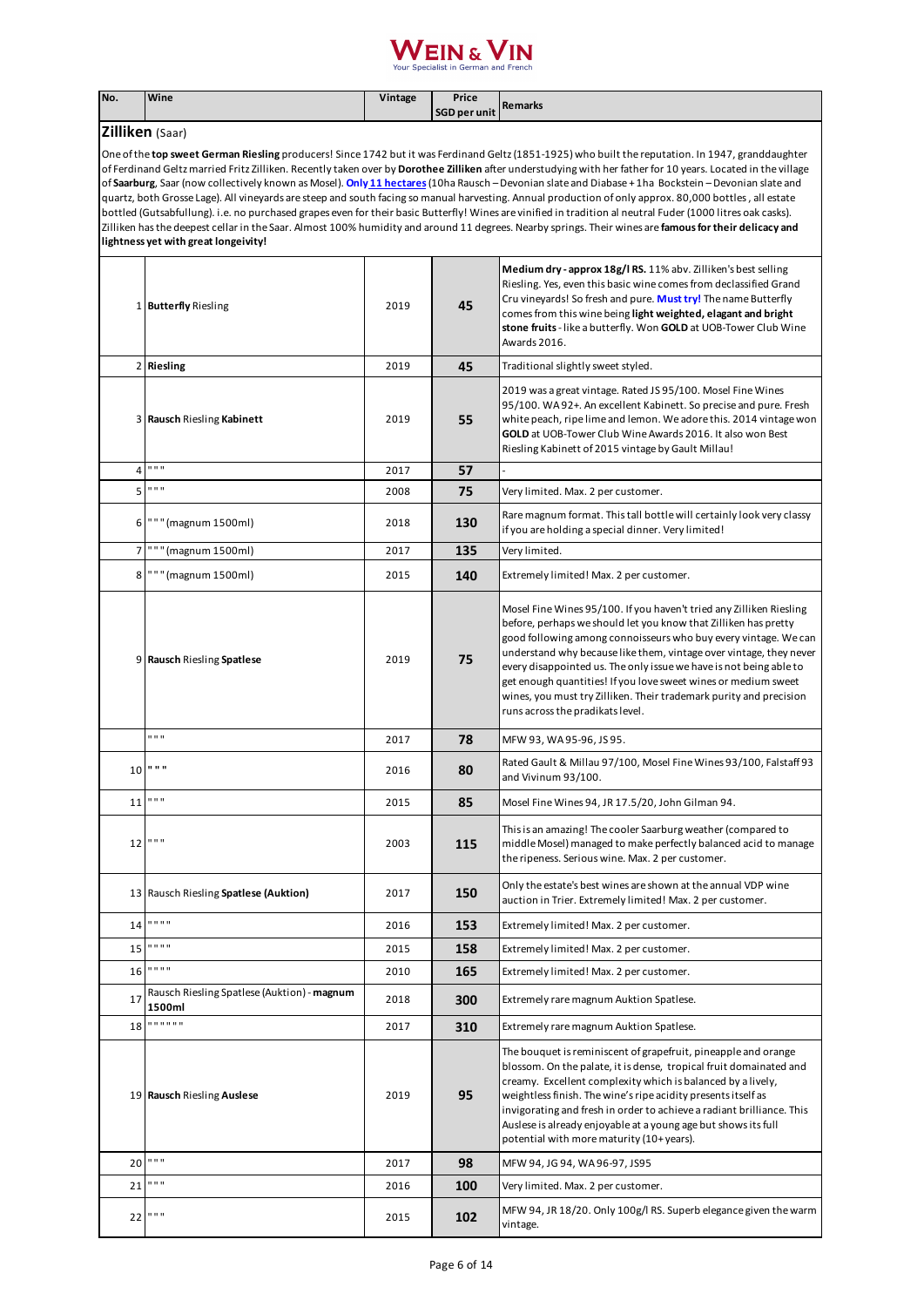| No. | Wine                                                       | Vintage | Price<br><b>SGD per unit</b> | <b>Remarks</b>                                                                                                                                                                                          |
|-----|------------------------------------------------------------|---------|------------------------------|---------------------------------------------------------------------------------------------------------------------------------------------------------------------------------------------------------|
| 23  | .                                                          | 2014    | 105                          | Top 50 wines of BT Wine Awards 2016. We restocked this after<br>selling out. Max. 2 per customer.                                                                                                       |
| 24  | .                                                          | 2010    | 120                          | Great vintage. Similar to 2005. One of the smallest yields in the last<br>30 years!                                                                                                                     |
| 25  | 0.0.0                                                      | 2009    | 125                          | Great vintage. Collector's wine. Very limited. Max. 2.                                                                                                                                                  |
| 26  | .                                                          | 2003    | 150                          | Zilliken's library stock. Max. 2.                                                                                                                                                                       |
|     | 27 Rausch Riesling Auslese GK                              | 2017    | 135                          | Gold Capsule wines are special Fuder/barrels. Tend to be the best<br>parcels of old vines. Extremely limited. Not made every vintage.<br>Only when the winemaker thinks the quality qualifies to be GK. |
| 28  | .                                                          | 2010    | 155                          | Library stock. This was one of the wow wines during our visit in<br>2015. Half bottle (375ml) available at \$80 each.                                                                                   |
|     | 29 Rausch Riesling Auslese LGK (375ml)                     | 2005    | 90                           | Long Gold Capsule. In 2005, they produced regular Auslese, GK and<br>LGK. Max. 2 halves per customer.                                                                                                   |
|     | 30 Rausch Riesling Auslese (Auktion)                       | 2019    | 210                          | Extremely limited! Max. 2 per customer.                                                                                                                                                                 |
| 31  | .                                                          | 2018    | 220                          | Extremely limited! Max. 2 per customer.                                                                                                                                                                 |
| 32  | .                                                          | 2017    | 225                          | Extremely limited! Max. 2 per customer.                                                                                                                                                                 |
|     | 33 Rausch Riesling Eiswein (357ml)                         | 2008    | 270                          | Extremely limited! Max. 2 per customer.                                                                                                                                                                 |
|     | Grosses Gewachs (GG) or Dry Grand Cru and Diabas (Off dry) |         |                              |                                                                                                                                                                                                         |
|     | 34 Rausch Riesling GG                                      | 2018    | 90                           | JG 95+, WA 94, Falstaff 93, Weinwisser 18/20. Very limited<br>magnum available at \$185                                                                                                                 |
|     | 35 Riesling Diabas                                         | 2018    | 90                           | Off dry, a small parcel within Rausch with this Diabas rock. Highly<br>recommended! Magnums at \$185.                                                                                                   |
| 36  | $\mathbf{u}$                                               | 2010    | 110                          | Drinking beautifully now but will continue to improve over the<br>next 10 years.                                                                                                                        |
|     | Sparkling Wine/Winzer Sekt (Methode Tradtionelle)          |         |                              |                                                                                                                                                                                                         |
|     | 37 Riesling Reserve Brut                                   | 2015    | 65                           | Tiny production. Made for family and friends as well as selected<br>restaurants.                                                                                                                        |
| 38  | 0.0.0                                                      | 2011    | 70                           |                                                                                                                                                                                                         |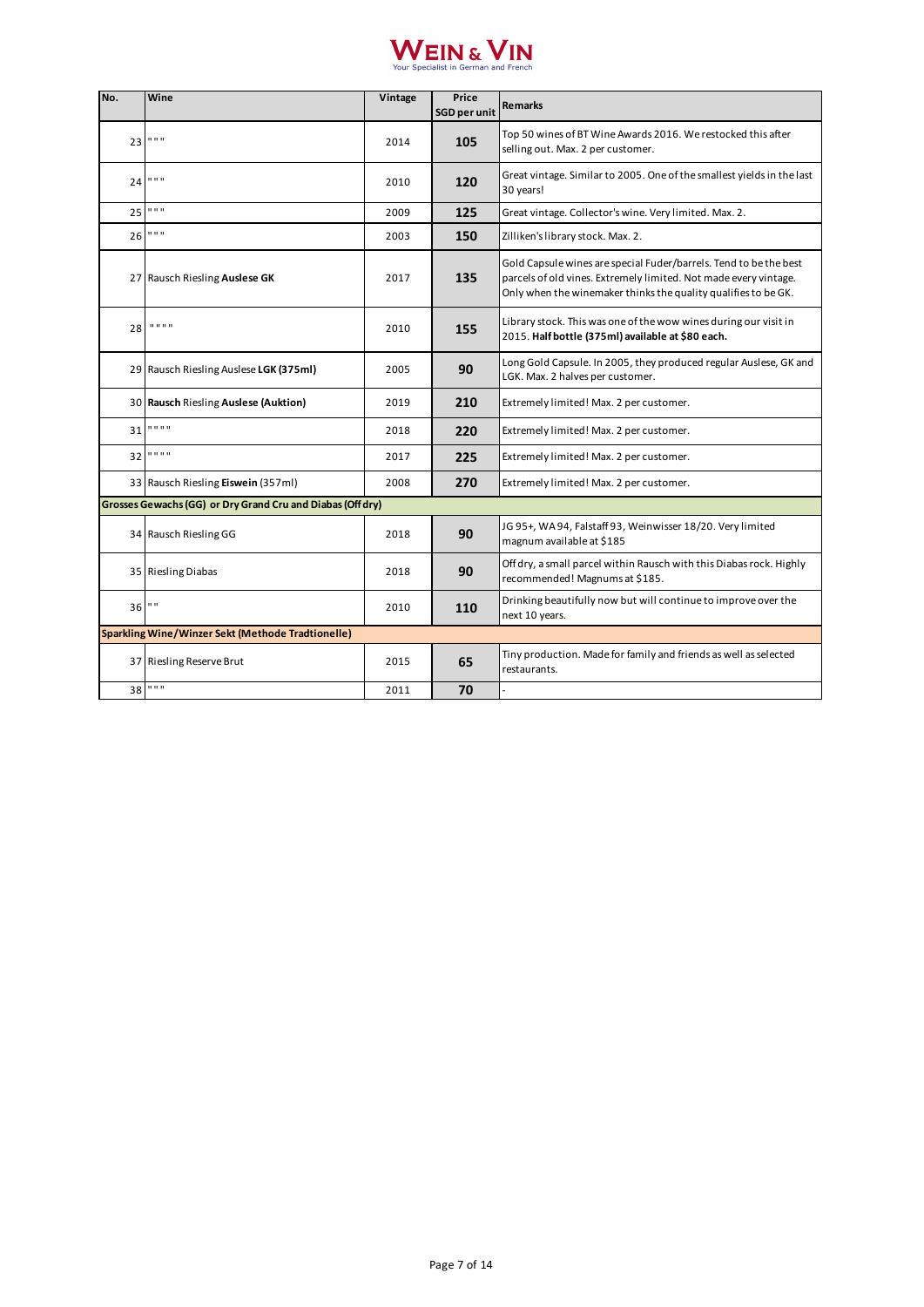#### $F$ IN  $\kappa$   $\overline{\phantom{a}}$

| No. | <b>Wine</b> | Vintage | Price<br><b>SGD per unit</b> | <b>IRemarks</b> |
|-----|-------------|---------|------------------------------|-----------------|
|     |             |         |                              |                 |

**Kühling-Gillot** (Rheinhessen) - Organic certified and Biodynamic farming

One of the leading names of Rheinhessen. Some of us who formally learn wines know that Rheinhessen, alongside Pflaz, is the largest wine production region of Germany. However, only insiders and serious enthusiasts know that there has been a renaissance in the last 10 to 15 years in both these regions where many young and dynamic winemakers are taking Rheinhessen and Pflaz to quality heights. So great they easily rival the best of Mosel, Nahe or Rheingau. Kühling-Gillot is one such producer. Managed by **Carolin Gillot** and her husband **Oliver Spanier** (the winemaker). When she took over her father's reign, Kühling-Gillot was already known but now they are certainly the flagbearers of Rheinhessen. Their Grand Cru vineyards are on the upper Rheinhessen, specifically on the famous Roter Hang (red slopes) where traditionally the best Riesling are grown. The soil here is red slate (very rare even in Germany). As you probably can guess, it is due to the high amount of iron oxide in the slates. **Excellent ripe fruit intensity + good acid and mineral tension** would be how we describe their wines. They have, of course, **won many awards** include 100 points for the Rothenberg wurzelecht GG 2018 in the Gault Millau Weinguide 2020, Best Winemaker of Vinum Weinguide 2018, Best Dry Riesling in Gault Millau Weinguide 2016 and Best Winemaker in the Falstaff Wein Trophy 2015. Once you have tasted the **fruit quality and energy** of the wines, you will surely agree! Even the **basic Qvinterra Riesling rocks**! **All their wines are dry**. :)

| No. | Wine                                | Vintage | <b>SGD per unit Remarks</b> |                                                                                                                                                                                                                                                                                                                                                                |
|-----|-------------------------------------|---------|-----------------------------|----------------------------------------------------------------------------------------------------------------------------------------------------------------------------------------------------------------------------------------------------------------------------------------------------------------------------------------------------------------|
|     | 1 Qvinterra Riesling trocken        | 2019    | 45                          | Am excellent basic dry Riesling! Even at this level you get apparent<br>minerality. Fresh, juicyand just ripe citrus with good vibrancy.<br>Alcohol: 12%. This is as they say their 'business card' so you can<br>trust that a lot of efforts are put in every vintage. This explains why<br>they regularly come in top 3 Best Dry Gutswein (Estate) Riesling. |
|     | 2 Nackenheim Riesling trocken       | 2019    | 57                          | One of the famous village on the Roter Hang (red slopes). This is the<br>village where Rothenberg Grand Cru is located.                                                                                                                                                                                                                                        |
|     | 3 Nierstein Riesling trocken        | 2019    | 57                          | This is the village where Hipping Grand Cru is located. Tend to be<br>more fruit dominated compared to Nackenheim Riesling.                                                                                                                                                                                                                                    |
|     | 4 Hipping Riesling GG               | 2017    | 100                         | 2017 was a great Riesling vintage. Falstaff 94/100. Cellar tracker<br>91/100. Very limited. Max. 3 per customer.                                                                                                                                                                                                                                               |
|     | 5 Pettenthal Riesling GG            | 2019    | 97                          | 2019 was a great vintage for them. 'Readers should definitely invest<br>in the 2019s from Battenfeld Spanier and Kühling-Gillot. You will<br>not find many wines that can really compete with the finest here.'<br>Stephan Reinhardt, Wine Advocate. This wine was rated 96-97/100.<br>Falstaff rated 95/100.                                                  |
| 6   | 11.11.11                            | 2016    | 100                         | Very limited. Magnum at \$210.                                                                                                                                                                                                                                                                                                                                 |
|     | 7 Rothenberg Wurzelecht Riesling GG | 2017    | 180                         | Extremely limited. Ungrafted vines. Pre-phylloxera. Falstaff 96/100.<br>WA95/100.                                                                                                                                                                                                                                                                              |
| 8   | .                                   | 2015    | 180                         | Extremely limited.                                                                                                                                                                                                                                                                                                                                             |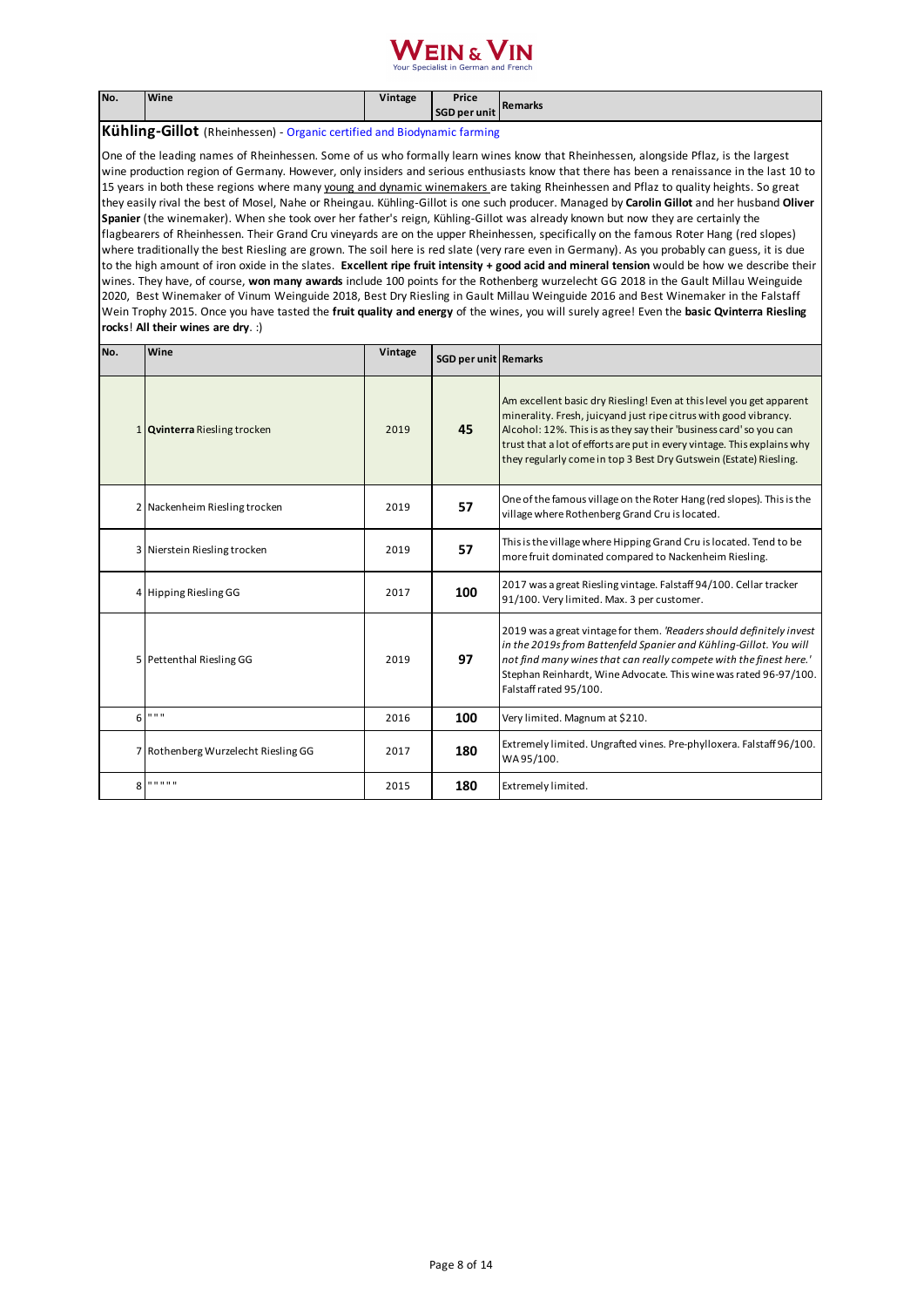

| No.                                                                                | <b>Wine</b> | Vintage | Price<br>SGD per unit | Remarks |  |
|------------------------------------------------------------------------------------|-------------|---------|-----------------------|---------|--|
| <b>Battenfeld Spanier</b> (Rheinhessen) - Organic certified and Biodynamic farming |             |         |                       |         |  |

We visited Kühling-Gillot with the intention of tasting their wines and getting to know them before we decide to import them. We were welcomed by **Oliver Spanier** (the husband of Carolin Gillot and the **winemaker for both Kühling-Gillot and Battenfeld Spanier**) who asked us if we wish to see the vineyards first. Those were the vineyards of Battenfeld Spanier (BS) as both KG and BS wines are made in the estate of BS. We were really impressed to see the **limestone soil** (our **favourite** soil for vines closely followed slates and granite) due to the very shallow top soils on the vineyards. You could see white-ish limestone readily as you walk the vineyards. Upon our return to the estate, he asked if we wished to taste his wines - no obligation. After we tasted his wines, **we were SOLD!** They are **very different from KG wines**. The effect of terroir (soil and microclimate) could not be more evident. Hence, we decided to import both their wines. BS wines have **different minerality** compared to those Riesling from slate soils like KG or Dönnhoff or Mosel wines you are familiar with. The minerality is more towards the white Burgundy type of minerality or if you have tasted the Riesling from Clos Windsbuhl which is also on limestone. Our experience tells us that **most consumers who are new to Riesling are more receptive and preferred BS wines** compared to KG. If you are new to Riesling, we **urge** you to try these wines! Stunning quality and will age gracefully. Oliver Spanier is definitely one of the most dynamic young German winemakers. Watch his wines closely and you will be rewarded. Like KG, they also won many awards. Most recent include being promoted to **5 grapes (world class) on Gault Millau** Weinguide 2020 - making him on par with top guys like Dönnhoff, Zilliken, Rudolf Fürst, Huber etc. There are less than 20 of them among hundreds of German wine producers.

| No. | Wine                             | Vintage | SGD per unit Remarks |                                                                                                                                                                                                                                                                                                                                                                                                                                                                                                                                                       |
|-----|----------------------------------|---------|----------------------|-------------------------------------------------------------------------------------------------------------------------------------------------------------------------------------------------------------------------------------------------------------------------------------------------------------------------------------------------------------------------------------------------------------------------------------------------------------------------------------------------------------------------------------------------------|
|     | 1 Riesling trocken               | 2019    | 45                   | Our best-selling entry level dry Riesling alongside Dönnhoff. That<br>says a lot! Lovely balance of fruit and acidity. Highly recommended!                                                                                                                                                                                                                                                                                                                                                                                                            |
|     | 2 Molsheim Riesling trocken      | 2019    | 56                   | While the name suggest that it is a village quality wine, Molsheim<br>vineyards are classified as Erste Lage (1er Cru) in the VDP<br>classification system. The vineyards on Molsheim are rather cool as<br>they are on an elevation. Much cooler than Hohen-Sulzen where BS<br>are based. The vines of our Mölsheim Riesling dig deep into the bare<br>limestone cliffs, which on this site are covered solely by a thin layer<br>of gravel. Wines here are always well balanced and quite delicate.<br>Tremendous value! Rated Gault Millau 93/100. |
|     | 3 Kirchenstück Riesling GG       | 2019    | 95                   | Top vineyard in Hohen-Sulzen where the winery is based. Classified<br>as Grosse Lage/Grand Cru. Loose limestone soils and more nutrients<br>than the rocky and hard limestone soils of Herrgott. Low yield of<br>only 35hl/ha (very low by Riesling standard). Resulting in a more<br>fruity Grand Cru Riesling. Good ripe fruit intensity on the nose but<br>the palate is balanced by a fine mineral backbone. Alc: 12.5%. Gault<br>Millau 97/100! Weinwisser 18.5/20.                                                                              |
|     | 4 Frauenberg Riesling GG         | 2019    | 95                   | <b>Pure limestone!</b> Cooler site resulting in the longest hangtime<br>among their sites for slow ripening (like slow cooking!). Grapes of<br>Frauenberg are the last to be harvested. So intense minerality<br>married with good fruit ripeness and density. We find that<br>Frauenberg appeals more to consumers compared to Herrgott<br>which Riesling fans and serious connoisseurs prefer. Alc: 12.5%<br>Gault Millau 95/100. Vinum 93/100.                                                                                                     |
|     | 5 Schwarzen Herrgott Riesling GG | 2019    | 95                   | Literally means black cross. The Zellerweg am schwarzen Herrgott is<br>one of the oldest and most famous vineyards in Germany<br>(mentioned as a vineyard as early as the 8th century), but has been<br>forgotten for decades. Pure limestone too. The precision and<br>purity of wines from here is amazing. Vintage over vintage, we were<br>blown away. Ripe citrus, understated stone fruits and fine<br>minerality. Real finesse and elegance here. Highly recommended!<br>Falstaff 94/100.                                                      |
| 6   | .                                | 2017    | 100                  | Falstaff 94/100. Very limited.                                                                                                                                                                                                                                                                                                                                                                                                                                                                                                                        |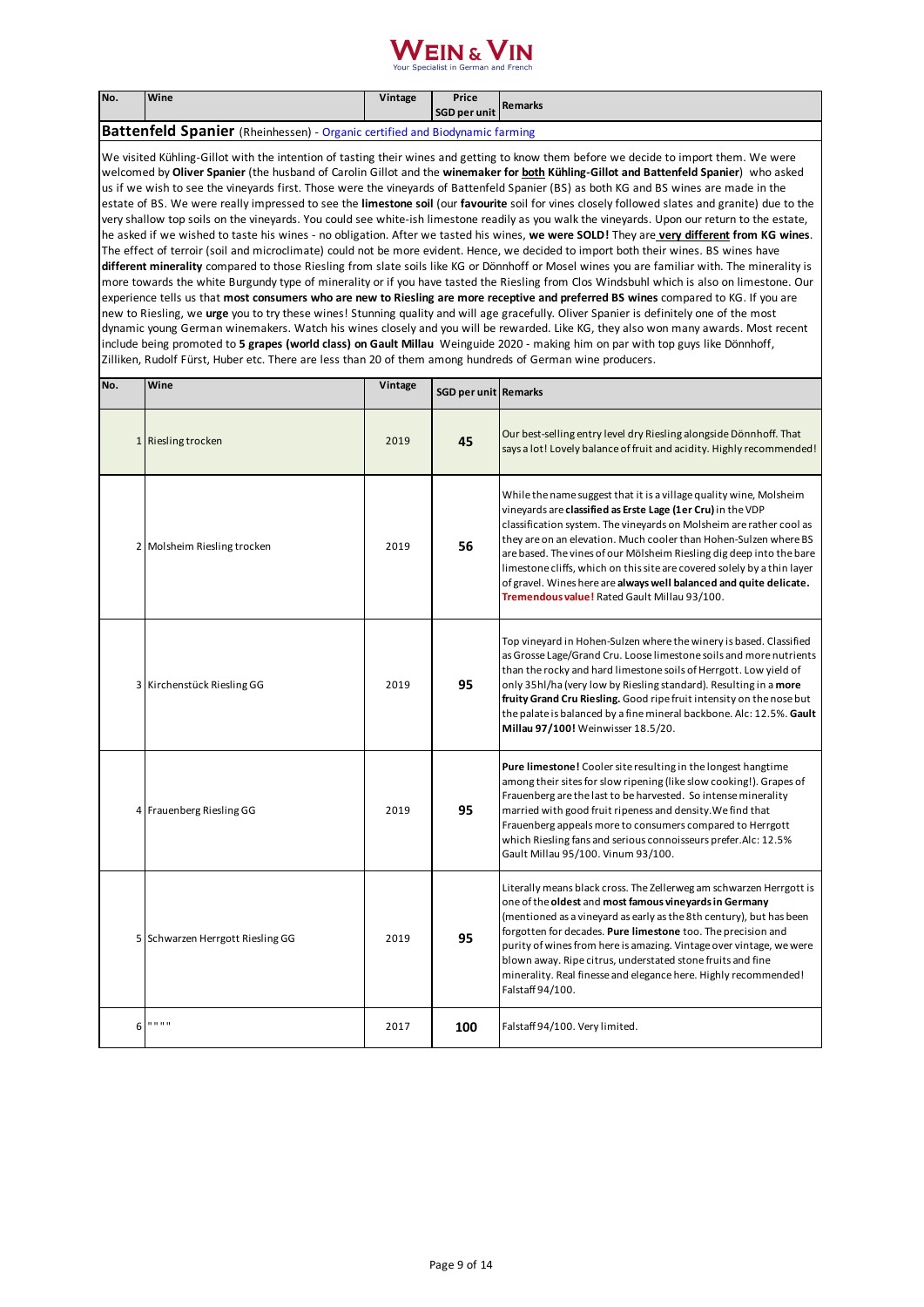| No.                             | Wine                                                                                                                                                                                                                                                                                                                                                                                                                                                                                                                                                                                                                                                                                         | Vintage   | Price<br><b>SGD per unit</b> | <b>Remarks</b>                                                                                                                                                                                                                                                                   |
|---------------------------------|----------------------------------------------------------------------------------------------------------------------------------------------------------------------------------------------------------------------------------------------------------------------------------------------------------------------------------------------------------------------------------------------------------------------------------------------------------------------------------------------------------------------------------------------------------------------------------------------------------------------------------------------------------------------------------------------|-----------|------------------------------|----------------------------------------------------------------------------------------------------------------------------------------------------------------------------------------------------------------------------------------------------------------------------------|
|                                 | <b>Bernhard Huber</b> (Baden) - organic viti (not certified)                                                                                                                                                                                                                                                                                                                                                                                                                                                                                                                                                                                                                                 |           |                              |                                                                                                                                                                                                                                                                                  |
| German Pinot Noir in Singapore! | Acknowledged as the best Pinot Noir producer in Germany, Huber has won many awards in Germany and also in Singapore including the<br>inaugural Business Times Top 10 wine with its basic Huber Pinot Noir! Huber also won Best Pinot Noir in Germany's highest circulation<br>newspaper - Frankurter Allgemeine. Rated by Gault Millau German Wine Guide as 5 stars and highly respected by wine professionals and<br>sommeliers in Germany. Huber came into the limelight when the famous French wine critic Michel Bettane mistook Huber's wine as an<br>Armand Rousseau Chambertin when he tasted blind the wine among 30 other Grand Crus from Burgundy! No wonder it's the best selling |           |                              |                                                                                                                                                                                                                                                                                  |
| No.                             | Wine                                                                                                                                                                                                                                                                                                                                                                                                                                                                                                                                                                                                                                                                                         | Vintage   | <b>SGD per unit Remarks</b>  |                                                                                                                                                                                                                                                                                  |
|                                 | 1 Huber Spätburgunder                                                                                                                                                                                                                                                                                                                                                                                                                                                                                                                                                                                                                                                                        | 2017/2018 | 50                           | Very high quality entry level Pinot Noir. Much better than most<br>Bourgogne AC! Limited! Previous vintages have won several awards<br>in Singapore including the Business Times Top 10 wines and Peak G<br>awards.                                                              |
|                                 | 2 Malterdinger Spätburgunder                                                                                                                                                                                                                                                                                                                                                                                                                                                                                                                                                                                                                                                                 | 2017/2018 | 70                           | Grapes from the village of Malterdingen where Huber is located.<br>Would be hard pressed to find a village Burgundy to match this<br>quality unless you go for top domaines. 2018 vintage: Falstaff<br>93/100. Weinfurore 17/20. Good balance of spice, fruit and<br>minerality. |
| 3                               | $0.0\,0.0$                                                                                                                                                                                                                                                                                                                                                                                                                                                                                                                                                                                                                                                                                   | 2016      | 75                           |                                                                                                                                                                                                                                                                                  |
| 4                               | 0.0.0                                                                                                                                                                                                                                                                                                                                                                                                                                                                                                                                                                                                                                                                                        | 2014/2015 | 78                           |                                                                                                                                                                                                                                                                                  |
|                                 | 5 Malterdinger Pinot Noir                                                                                                                                                                                                                                                                                                                                                                                                                                                                                                                                                                                                                                                                    | 2011      | 90                           | 2011 was a great vintage for Huber if you have not bought their<br>basic Huber Pinot and want something better, gun for this.<br>Drinking well now!                                                                                                                              |
| 6                               | Alte Reben Spatburgunder (equivalent to 1er<br>cru)                                                                                                                                                                                                                                                                                                                                                                                                                                                                                                                                                                                                                                          | 2018      | 88                           | Old vines. Some declassified from Grand Cru's like Schlossberg!<br>Super value. Try comparing this with a 1er Cru BurgRated<br>Weinfurore 18/20. Gault Millau 95/100.                                                                                                            |
| $\overline{7}$                  | $0.0\,0.0$                                                                                                                                                                                                                                                                                                                                                                                                                                                                                                                                                                                                                                                                                   | 2017      | 90                           | Gault Millau 95/100, Falstaff 92/100, Vinum 91/100. 18 months in<br>barrel of which 70% new. Alcohol: 13%                                                                                                                                                                        |
| 8                               | 0.0.0.0                                                                                                                                                                                                                                                                                                                                                                                                                                                                                                                                                                                                                                                                                      | 2015      | 100                          |                                                                                                                                                                                                                                                                                  |
| 9                               | 0.0.0.0                                                                                                                                                                                                                                                                                                                                                                                                                                                                                                                                                                                                                                                                                      | 2012      | 110                          | Drinking beautifully now                                                                                                                                                                                                                                                         |
| 10                              | .                                                                                                                                                                                                                                                                                                                                                                                                                                                                                                                                                                                                                                                                                            | 2010      | 115                          | Will outshine many Burgs 2010! Try this!                                                                                                                                                                                                                                         |
| 11                              | .                                                                                                                                                                                                                                                                                                                                                                                                                                                                                                                                                                                                                                                                                            | 2009      | 120                          | Old vines-equivalent to Burgundy 1er cru quality level                                                                                                                                                                                                                           |
|                                 | 12 Bienenberg Spätburgunder Reserve GG                                                                                                                                                                                                                                                                                                                                                                                                                                                                                                                                                                                                                                                       | 2018      | 150                          | Amazing value Grand Cru! Buy this and you will know the potential<br>of his other Grand Cru vineyards! Bienenberg is the Grand Cru that<br>is in the village of Malterdingen where Huber is based. Falstaff<br>94/100, WA 93/100, Vinum 94/100.                                  |
| 13                              | 0.0.0.0                                                                                                                                                                                                                                                                                                                                                                                                                                                                                                                                                                                                                                                                                      | 2016/2017 | 155                          | 2017: JR 18/20.                                                                                                                                                                                                                                                                  |
| 14                              | 0.0.0.0                                                                                                                                                                                                                                                                                                                                                                                                                                                                                                                                                                                                                                                                                      | 2015      | 158                          |                                                                                                                                                                                                                                                                                  |
| 15                              | 0.0.0.0                                                                                                                                                                                                                                                                                                                                                                                                                                                                                                                                                                                                                                                                                      | 2011/12   | 165                          | 2011 vintage Won Peak G Top 100 2016. 2nd time!                                                                                                                                                                                                                                  |
| 16                              | .                                                                                                                                                                                                                                                                                                                                                                                                                                                                                                                                                                                                                                                                                            | 2010      | 170                          | Great vintage. We prefer this than 2009like in Burgundy.                                                                                                                                                                                                                         |
|                                 | 17 Schlossberg Spätburgunder Reserve GG                                                                                                                                                                                                                                                                                                                                                                                                                                                                                                                                                                                                                                                      | 2018      | 170                          | Superb price for this thoroughbred! In a blind tasting in Singapore<br>did you know that 2009 Schlossberg outshined Rousseau Charmes<br>Charmbertin 2009? 2018: Weinfurore 19/20, WA 95/100, Vinum<br>94/100.                                                                    |
| 18                              | 0.0.0.0                                                                                                                                                                                                                                                                                                                                                                                                                                                                                                                                                                                                                                                                                      | 2017      | 175                          | JR 18/20, Cellartracker 94/100                                                                                                                                                                                                                                                   |
| 19                              | .                                                                                                                                                                                                                                                                                                                                                                                                                                                                                                                                                                                                                                                                                            | 2015      | 180                          | Cellartracker 94/100                                                                                                                                                                                                                                                             |
| 20                              | .                                                                                                                                                                                                                                                                                                                                                                                                                                                                                                                                                                                                                                                                                            | 2014      | 185                          | JR 17/20                                                                                                                                                                                                                                                                         |
| 21                              | .                                                                                                                                                                                                                                                                                                                                                                                                                                                                                                                                                                                                                                                                                            | 2012      | 188                          |                                                                                                                                                                                                                                                                                  |
| 22                              | 0.0.0.0                                                                                                                                                                                                                                                                                                                                                                                                                                                                                                                                                                                                                                                                                      | 2011      | 190                          | Gault Millau 94/100. Winefurore 18/20                                                                                                                                                                                                                                            |
| 23                              | .                                                                                                                                                                                                                                                                                                                                                                                                                                                                                                                                                                                                                                                                                            | 2010      | 195                          | Winefurore 18.5/20.                                                                                                                                                                                                                                                              |
| 24                              | 0.0.00                                                                                                                                                                                                                                                                                                                                                                                                                                                                                                                                                                                                                                                                                       | 2009      | 200                          | BEST German Pinot Noir by Gault Millau! Very Limited Availability                                                                                                                                                                                                                |
| 25                              | 1.1111                                                                                                                                                                                                                                                                                                                                                                                                                                                                                                                                                                                                                                                                                       | 2007      | 255                          |                                                                                                                                                                                                                                                                                  |
|                                 | 26 Wildenstein Spätburgunder GG                                                                                                                                                                                                                                                                                                                                                                                                                                                                                                                                                                                                                                                              | 2014      | 260                          | Parcel/block within Bienenberg. Due to technicality, this was only<br>awarded GG status from 2012 vintage. Another level altogether.<br>Good minerality. So pure yet complex. Wow!                                                                                               |
| 27                              | 0.0.0                                                                                                                                                                                                                                                                                                                                                                                                                                                                                                                                                                                                                                                                                        | 2012      | 265                          | Very limited.                                                                                                                                                                                                                                                                    |
|                                 | 28 Wildenstein Spätburgunder Reserve                                                                                                                                                                                                                                                                                                                                                                                                                                                                                                                                                                                                                                                         | 2011      | 275                          | Very limited.                                                                                                                                                                                                                                                                    |
| 29                              | $\mathbf{u}$ as $\mathbf{u}$                                                                                                                                                                                                                                                                                                                                                                                                                                                                                                                                                                                                                                                                 | 2010      | 350                          | BY ALLOCATION ONLY!                                                                                                                                                                                                                                                              |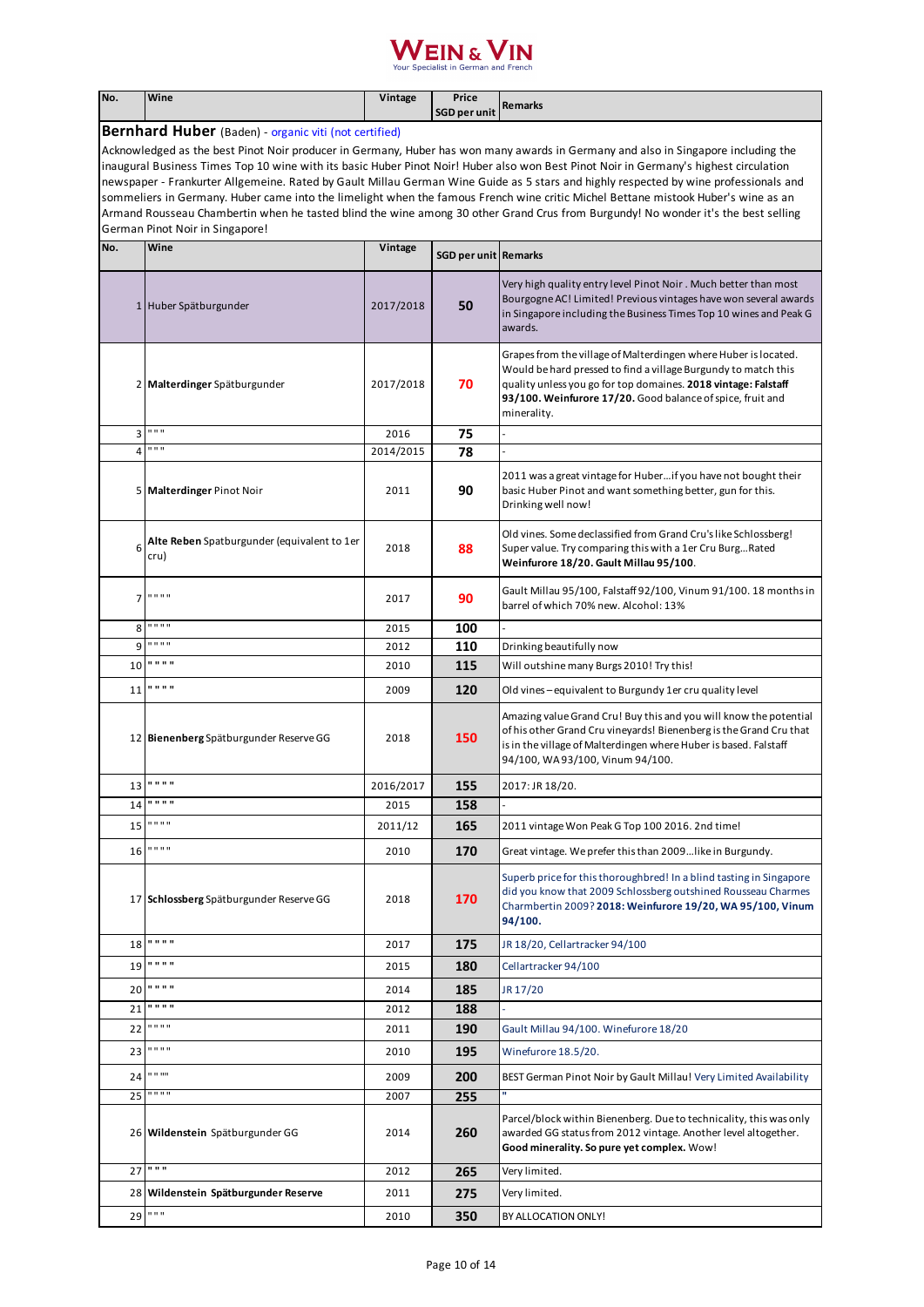

| No. | Wine                                        | Vintage | Price<br><b>SGD per unit</b> | <b>Remarks</b>                                                                                                                                                                                                                                                                                                                    |
|-----|---------------------------------------------|---------|------------------------------|-----------------------------------------------------------------------------------------------------------------------------------------------------------------------------------------------------------------------------------------------------------------------------------------------------------------------------------|
|     | 30 Wildenstein Spätburgunder Reserve        | 2009    | 355                          | BY ALLOCATION ONLY!                                                                                                                                                                                                                                                                                                               |
|     | 31 Malterdinger Weissburgunder & Chardonnay | 2018    | 60                           | A traditional blend in Malterdingen actually. Yes, Chardonnay have<br>been planted for more than 100 years there. In Julian Huber's<br>hands, this accessible (tasting and price wise) wine has catapulted<br>Bernhard Huber into a serious white wine producer, not just Pinot<br>Noir! Approx. 30% new oak. Highly recommended! |
|     | 32 Chardonnay Alte Reben                    | 2018    | 80                           | Approx. 30% new oak. Old vines.                                                                                                                                                                                                                                                                                                   |
|     | 33 Huber Bienenberg Chardonnay GG           | 2016    | 115                          | Made by Julian Huber. In his own style. We were blown away by this<br>wine when we (including 3 somms from Singapore) tasted at the<br>Weingut. Excellent acidity, good precision and freshness. Love the<br>minerality. Definitely Burgundian. A big departure from his father's<br>ripe and oaky style.                         |
|     | 34 Huber Schlossberg Chardonnay GG          | 2011    | 140                          | Made by Bernhard Huber. Ripe, dense and 80% new oak. Despite<br>sounding big, in a blind, served at the correct tempererature, some<br>burg drinkers called it a Meursault! :)                                                                                                                                                    |
|     | 35 Huber Blanc de Blancs Sekt               | 2011    | 75                           | Over 48 months on lees. This is one serious sparkling. 100%<br>Chardonnay.                                                                                                                                                                                                                                                        |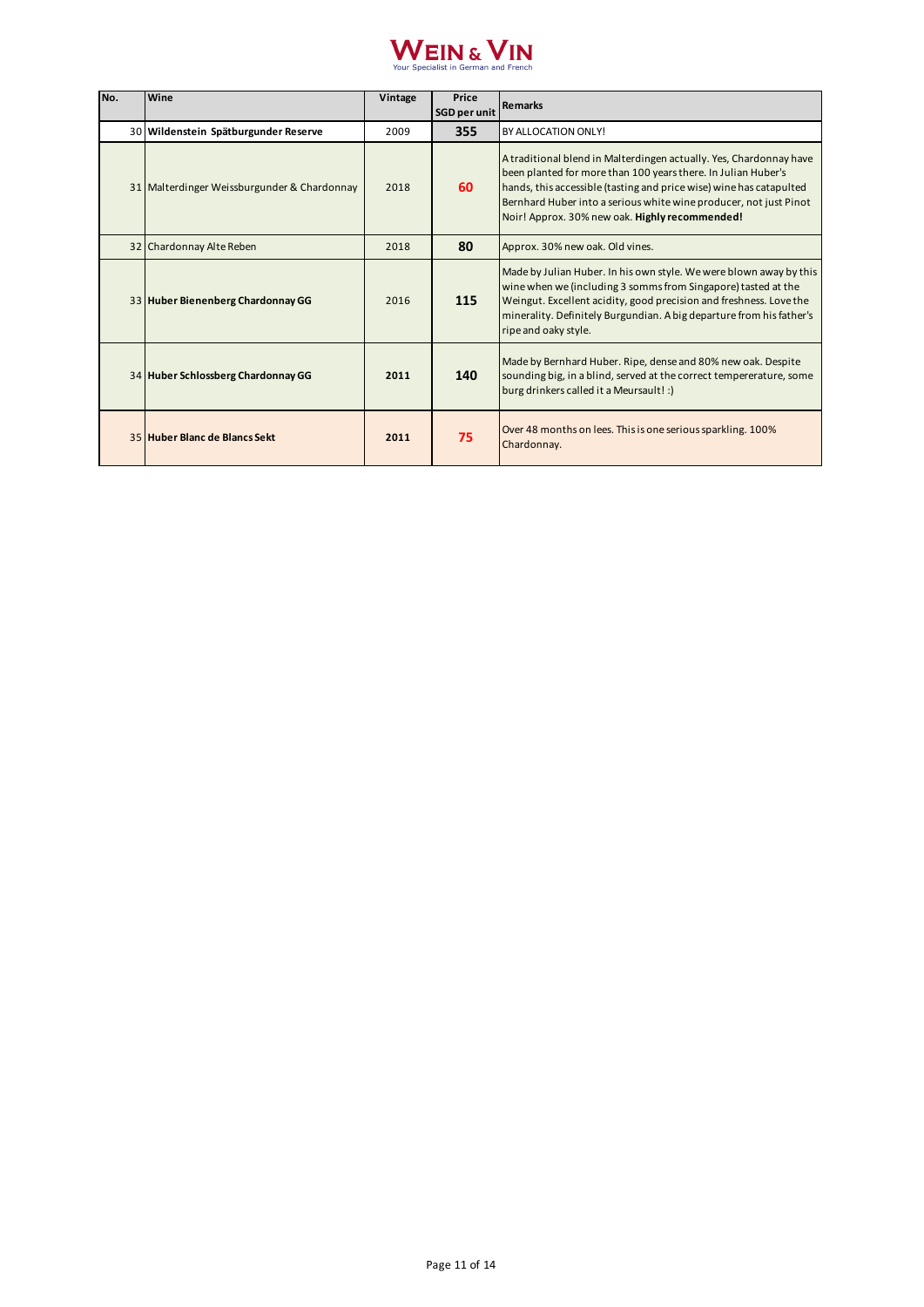| No.                                                                                                                                                                                                                                                                                                                                                                                                                                                                                                                                                                                                                                                                                                                                                                                                                                                                                                                                                                                                                                     | Wine                              | Vintage   | Price<br><b>SGD per unit</b> | <b>Remarks</b>                                                                                                                                                                                                                                                                                                                                  |  |
|-----------------------------------------------------------------------------------------------------------------------------------------------------------------------------------------------------------------------------------------------------------------------------------------------------------------------------------------------------------------------------------------------------------------------------------------------------------------------------------------------------------------------------------------------------------------------------------------------------------------------------------------------------------------------------------------------------------------------------------------------------------------------------------------------------------------------------------------------------------------------------------------------------------------------------------------------------------------------------------------------------------------------------------------|-----------------------------------|-----------|------------------------------|-------------------------------------------------------------------------------------------------------------------------------------------------------------------------------------------------------------------------------------------------------------------------------------------------------------------------------------------------|--|
| <b>Rudolf Fürst</b> (Franken) - organic viticulture (not certified)                                                                                                                                                                                                                                                                                                                                                                                                                                                                                                                                                                                                                                                                                                                                                                                                                                                                                                                                                                     |                                   |           |                              |                                                                                                                                                                                                                                                                                                                                                 |  |
| If you are after the silkiest, most Burgundy like, elegant and pure Pinot Noir, look no further than Rudolf Fürst! Best Pinot producer from<br>Franken region, Furst's Pinot are highly sought after in Germany. We love the Centgrafenberg! On par with the best Burg producers from<br>Chambolle Musigny but a fraction of the pricebut not for long so stock up! No wonder in blind tastings among wine pros (including MWs,<br>MS and famous personality like Jancis Robinson) held in London and Hong Kong, Fürst wines came in top 5 on both occasions! Average yield<br>of their Grand Cru Pinot Noir is only 35hl/ha. They have also started a new plot of young vines on Hundsruck Grand Cru in 2013 at very high<br>density planting of 17,000 vines/ha! Under the hands of young and talented Sebastian Fürst, they have a great future! "Rudolf Fürst is an<br>acknowledged Pinot magician in Germany, not just with Spätburgunder (Pinot Noir), but also the earlier-ripening Frühburgunder." Jancis<br><b>Robinson MW</b> |                                   |           |                              |                                                                                                                                                                                                                                                                                                                                                 |  |
| No.                                                                                                                                                                                                                                                                                                                                                                                                                                                                                                                                                                                                                                                                                                                                                                                                                                                                                                                                                                                                                                     | Wine                              | Vintage   | <b>Price SGD</b><br>per unit | <b>Remarks</b>                                                                                                                                                                                                                                                                                                                                  |  |
|                                                                                                                                                                                                                                                                                                                                                                                                                                                                                                                                                                                                                                                                                                                                                                                                                                                                                                                                                                                                                                         | 1 Pinot Noir Tradition            | 2019      | 50                           | Entry level from Furst yet won GOLD at UOB-Tower Club<br>Wine Awards 2015. Light bodied, refreshing red fruits. Great<br>on its own or over lunch! 2019 arriving end Dec 2021.                                                                                                                                                                  |  |
|                                                                                                                                                                                                                                                                                                                                                                                                                                                                                                                                                                                                                                                                                                                                                                                                                                                                                                                                                                                                                                         | 2 Spätburgunder Bürgstädter       | 2019      | 70                           | Village quality level. Much more fruit than the basic<br>Tradition. Still fresh red fruits and elegant style of Furst.                                                                                                                                                                                                                          |  |
|                                                                                                                                                                                                                                                                                                                                                                                                                                                                                                                                                                                                                                                                                                                                                                                                                                                                                                                                                                                                                                         | 3 Spätburgunder Klingenberger     | 2019      | 80                           | From the village where Schlossberg Grand Cru is from. Red<br>sandstone! More perfume, opulent yet remains fresh and delicate!                                                                                                                                                                                                                   |  |
|                                                                                                                                                                                                                                                                                                                                                                                                                                                                                                                                                                                                                                                                                                                                                                                                                                                                                                                                                                                                                                         | 4 Spätburgunder Bürgstädter Berg  | 2019      | 92                           | Considered the 'little brother' of Centgrafenberg Grand Cru, this is<br>the new name for the previous Centgrafenberg Spätburgunder.<br>Under the initiative of Fürst family, Bürgstätdter Berg received its<br>PDO (Erste Lage in the VDP classification system) in 2016. You can<br>consider this an equivalent of 1er Cru Burgundy.           |  |
|                                                                                                                                                                                                                                                                                                                                                                                                                                                                                                                                                                                                                                                                                                                                                                                                                                                                                                                                                                                                                                         | 5 Frühburgunder Bürgstädter Berg  | 2016/2017 | 90                           | Früh literally means early. This is an early ripening variety of Pinot<br>Noir. Called Pinot Noir Précoce. Tend to be more fruity than Pinot<br>Normal. Not as silky but certainly still charming due to it attractive<br>fruity nature and measured acidity. Fürst is the leading producer of<br>Frühburgunder in Franken. Limited production! |  |
|                                                                                                                                                                                                                                                                                                                                                                                                                                                                                                                                                                                                                                                                                                                                                                                                                                                                                                                                                                                                                                         | 6 CENTGRAFENBERG Spätburgunder GG | 2018      | <b>SOLD OUT</b>              | Furst's core Grand Cruclose to their hearts and ours. From<br>the same village where the Weingut is located - Burgstadt.<br>Fresh red fruits with some spice complexity. Limited<br>Magnums at \$265 each. Falstaff 96/100                                                                                                                      |  |
| 7                                                                                                                                                                                                                                                                                                                                                                                                                                                                                                                                                                                                                                                                                                                                                                                                                                                                                                                                                                                                                                       | 0.0.0                             | 2016/2017 | 145                          | 2017: JR 18/20, Falstaff 93/100. 2016: Falstaff 94-95/100,<br>WE 97/100.                                                                                                                                                                                                                                                                        |  |
|                                                                                                                                                                                                                                                                                                                                                                                                                                                                                                                                                                                                                                                                                                                                                                                                                                                                                                                                                                                                                                         | $8$ """                           | 2014      | 155                          | Falstaff 94/100. Very limited. Limited magnums at \$350<br>each.                                                                                                                                                                                                                                                                                |  |
|                                                                                                                                                                                                                                                                                                                                                                                                                                                                                                                                                                                                                                                                                                                                                                                                                                                                                                                                                                                                                                         | 9 SCHLOSSBERG Spatburgunder GG    | 2018      | <b>SOLD OUT</b>              | Fürst smallest Grand Cru - 2ha. From the village of<br>Klingenberg. Red sandstone. Up to 95 degrees slope! High<br>density planting of 13,000 vines/ha! The main plot is right<br>above the village centre of Klingenberg. WA 95-97/100.                                                                                                        |  |
|                                                                                                                                                                                                                                                                                                                                                                                                                                                                                                                                                                                                                                                                                                                                                                                                                                                                                                                                                                                                                                         | $10$ " " "                        | 2017      | 195                          | JR 18/20. Limited magnums at \$420 each.                                                                                                                                                                                                                                                                                                        |  |
| 11                                                                                                                                                                                                                                                                                                                                                                                                                                                                                                                                                                                                                                                                                                                                                                                                                                                                                                                                                                                                                                      | .                                 | 2016      | 200                          | Falstaff 95/100. Wine Spectator 94/100. Wine Enthusiast<br>95/100. Limited magnums at \$425 each.                                                                                                                                                                                                                                               |  |
| 12                                                                                                                                                                                                                                                                                                                                                                                                                                                                                                                                                                                                                                                                                                                                                                                                                                                                                                                                                                                                                                      | $\mathbf{u}$ in $\mathbf{u}$      | 2014      | 215                          | Won the Best German Pinot Noir of Gault & Millau 2016<br>awards! Very limited. Magnums at \$450 each.                                                                                                                                                                                                                                           |  |
| 13                                                                                                                                                                                                                                                                                                                                                                                                                                                                                                                                                                                                                                                                                                                                                                                                                                                                                                                                                                                                                                      |                                   | 2013      | 230                          | Very limited.                                                                                                                                                                                                                                                                                                                                   |  |
|                                                                                                                                                                                                                                                                                                                                                                                                                                                                                                                                                                                                                                                                                                                                                                                                                                                                                                                                                                                                                                         | 14 HUNDSRÜCK Spatburgunder GG     | 2018      | <b>SOLD OUT</b>              | Very limited. Very small Grand Cru - 3 ha (of which only<br>about 2ha used in this GG, the rest of young vines<br>declassified into Burgstadter Berg or Burgstadt!). Flagship<br>wine of Furst. Falstaff 98/100. WA 95-96/100.                                                                                                                  |  |
|                                                                                                                                                                                                                                                                                                                                                                                                                                                                                                                                                                                                                                                                                                                                                                                                                                                                                                                                                                                                                                         | $15$ """                          | 2017      | 250                          | Falstaff 96/100. JR 19/20!                                                                                                                                                                                                                                                                                                                      |  |
|                                                                                                                                                                                                                                                                                                                                                                                                                                                                                                                                                                                                                                                                                                                                                                                                                                                                                                                                                                                                                                         | $16$ """                          | 2016      | 255                          | Falstaff 96/100. JR 18.5/20.                                                                                                                                                                                                                                                                                                                    |  |
|                                                                                                                                                                                                                                                                                                                                                                                                                                                                                                                                                                                                                                                                                                                                                                                                                                                                                                                                                                                                                                         | $17$ ""                           | 2014      | 260                          | Limited magnums at \$500 each.                                                                                                                                                                                                                                                                                                                  |  |
|                                                                                                                                                                                                                                                                                                                                                                                                                                                                                                                                                                                                                                                                                                                                                                                                                                                                                                                                                                                                                                         | 18 HUNDSRÜCK Spatburgunder GG     | 2012/2013 | 270                          | By allocation only                                                                                                                                                                                                                                                                                                                              |  |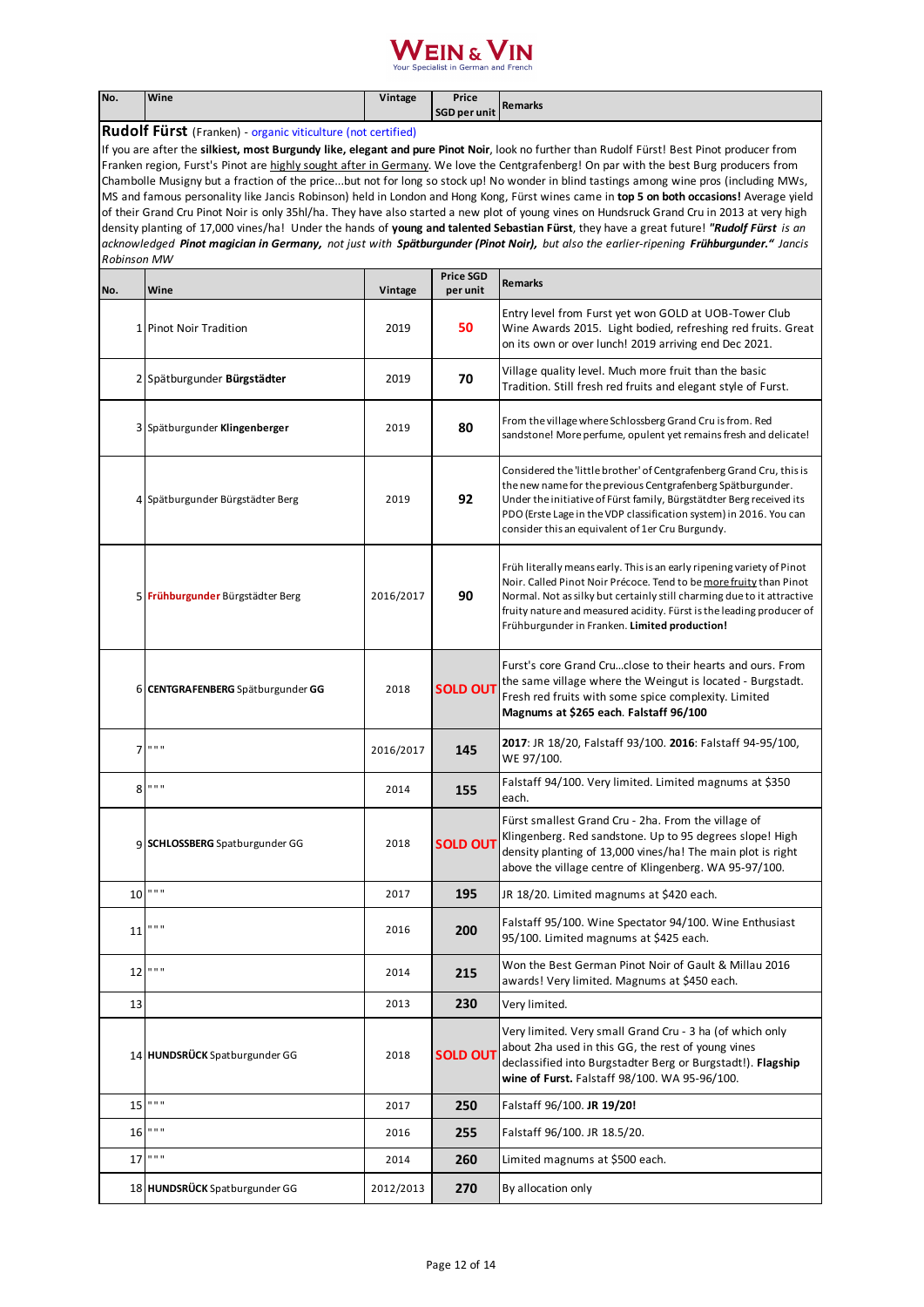

| No. | Wine                          | Vintage | Price<br>SGD per unit | <b>Remarks</b>                                                                                                                                                                                                                                                                                                                            |
|-----|-------------------------------|---------|-----------------------|-------------------------------------------------------------------------------------------------------------------------------------------------------------------------------------------------------------------------------------------------------------------------------------------------------------------------------------------|
|     | 19 Muller Thurgau Pur Mineral | 2017    | 45                    | The best Muller Thurgau we have ever tasted. This humble<br>grape variety will impress you under Fürst.                                                                                                                                                                                                                                   |
|     | 20 Silvaner Pur Mineral       | 2017    | 45                    | Really yummy Silvaner. The classic pairing for white<br>asparagus you my have heard.                                                                                                                                                                                                                                                      |
| 21  | 0.0.0                         | 2013    | 50                    |                                                                                                                                                                                                                                                                                                                                           |
|     | 22 Riesling Pur Mineral       | 2017    | 45                    | Really good entry level Riesling. As the name suggestreally<br>beautiful minerality.                                                                                                                                                                                                                                                      |
| 23  | $\mathbf{u}$ as $\mathbf{u}$  | 2013    | 50                    |                                                                                                                                                                                                                                                                                                                                           |
|     | 24 CENTGRAFENBERG Riesling GG | 2018    | 110                   | Falstaff 94/100. Limited. On the lower section of<br>Centgrafenberg. We highly recommend this wine. You will be<br>impressed by the quality of Fürst white wines! The same<br>pure and elegant style is carried across the range.                                                                                                         |
|     | 25 " " "                      | 2017    | 115                   | Falstaff 94/100. JR 18/20.                                                                                                                                                                                                                                                                                                                |
|     | 26 " " "                      | 2014    | 120                   | Limited magnums at \$250 each.                                                                                                                                                                                                                                                                                                            |
| 27  | 0.0.0                         | 2012    | 125                   |                                                                                                                                                                                                                                                                                                                                           |
|     | 28 Chardonnay R               | 2018    | 135                   | From a Grand Cru vineyard called Karthauser. Although<br>Chardonnay is not yet classified as a grape variety under<br>Karthauser - hence no GG, it should be a matter of time. This<br>vineyard with shell limestone is perfect for Chardonnay and<br>Weissburgunder (Pinot blanc). Fürst owns about 3ha of this<br>exceptional vineyard. |
|     | 29 Weissburgunder R           | 2018    | 110                   | From the eastern most plot of Centgrafenberg. Winery's top<br>Pinot Blanc. Barrel fermented and matured on gross lees for<br>16 months.                                                                                                                                                                                                   |
| 30  | $\mathbf{H}$                  | 2017    | 110                   |                                                                                                                                                                                                                                                                                                                                           |